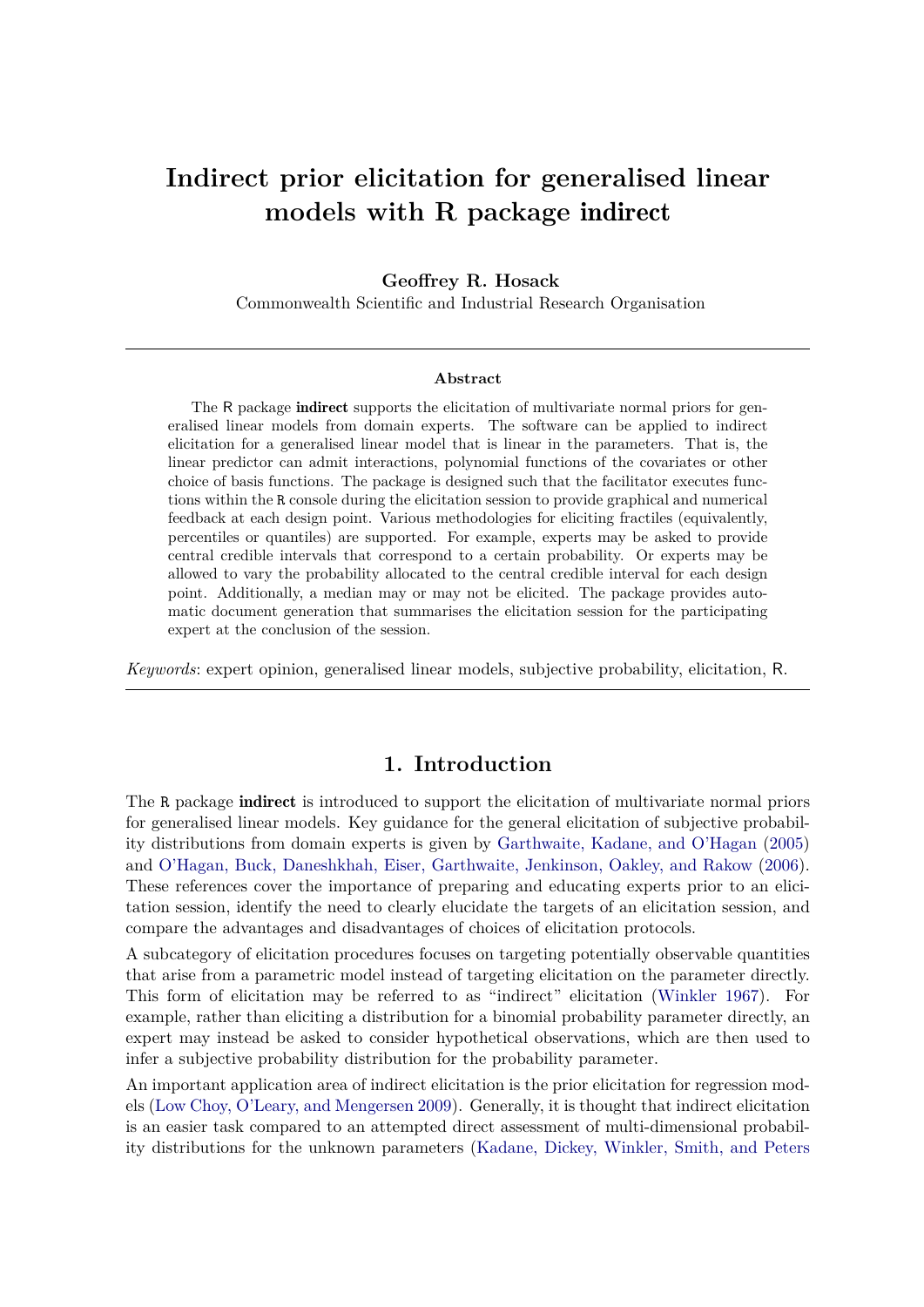[1980;](#page-20-1) [OŠHagan](#page-21-0) *et al.* [2006\)](#page-21-0). For binomial regression models, software is available from the author [\(James, Low Choy, and Mengersen 2010\)](#page-20-2). [Low Choy, Murray, James, and Mengersen](#page-21-3) [\(2010\)](#page-21-3) describe an extension of this software that implements the Conditional Mean Prior (CMP) approach of [Bedrick, Christensen, and Johnson](#page-20-3) [\(1996\)](#page-20-3) for binomial regression models in a way that can apply to other generalised linear models [\(Low-Choy, James, Murray, and](#page-20-4) [Mengersen 2012\)](#page-20-4). [Garthwaite, Al-Awadhi, Elfadaly, and Jenkinson](#page-20-5) [\(2013\)](#page-20-5) also use the CMP approach to elicit multivariate normal priors for generalised linear models, which has associated software available for download (<http://statistics.open.ac.uk/elicitation>). This approach elicits quantiles for the expected response of a generalised linear model. A drawback is that no interactions among the covariates are allowed to influence the response. [Elfadaly](#page-20-6) [and Garthwaite](#page-20-6) [\(2015\)](#page-20-6) discuss an extension of the software to gamma regression and the normal linear model. At this time, no R packages other than indirect exist for indirect elicitation of generalised linear models.

The scope of the package indirect is focused on supporting the elicitation session, recording of results and reporting summaries for indirect elicitation of multivariate normal priors for generalised linear models. All functions in package indirect are implemented using the R system for statistical computing [R Core Team](#page-21-4) [\(2017\)](#page-21-4). R is available from the comprehensive R archive network (CRAN, <http://CRAN.R-project.org/>), which is distributed under the terms of the GNU General Public License, either Version 2 (GPL-2) or Version 3 (GPL-3). The indirect package is available from CRAN under the GPL-3 license [\(Hosack 2018\)](#page-20-7).

# **2. Generalised linear model**

The generalised linear model (GLM) has three components [\(McCullagh and Nelder 1989\)](#page-21-5):

- 1. An *observation model*,  $p(y_i|\theta_i,\xi)$ , for data  $y_i$  conditional on the expected response  $E[y_i] = \theta_i$  at each design point,  $i = 1, \ldots, n$ . The observation model is chosen from the exponential family and may include additional parameters *ξ*.
- 2. The *linear predictor*,

$$
\eta_i = x_i^\top \beta,\tag{1}
$$

where the  $p \times 1$  vector  $x_i$  may encode continuous or categorical covariates at the  $i^{\text{th}}$ design point, and  $\beta$  is the  $p \times 1$  vector of unknown parameters.

3. An invertible *link function*,  $g(\theta_i) = \eta_i$ , that models the relationship between the expected response and the linear predictor.

# **3. Independent conditional mean priors**

A proper prior for the unknown parameters,  $p(\beta)$  is sought, which can take various forms. However, direct elicitation of the parameters *β* would be exceedingly difficult for experts. An alternative approach indirectly elicits the prior  $p(\beta)$  given subjective probability distributions elicited on an interpretable scale. The mean response  $\theta_i$  usually is accessible to experts in terms of units and definition. For example, the response  $\theta_i$  may be a percentage, a probability, an abundance, or a density given known covariates  $x_i^{\top}$  $i^{\dagger}$ . The task is then to elicit independent conditional mean priors for the mean response  $\dot{\theta_i}$  at each design point or scenario  $x_i^{\top}$ *i* ,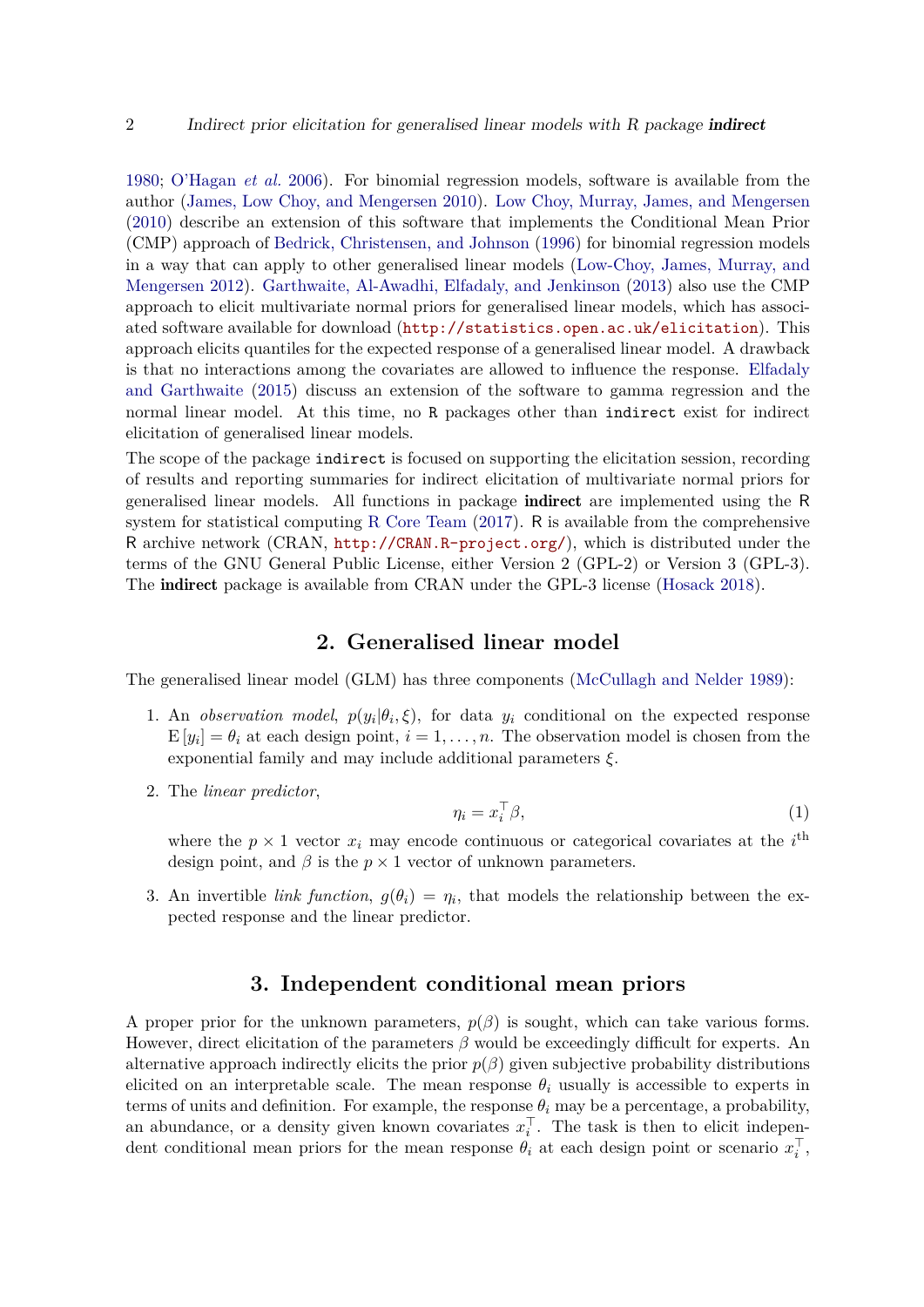$i = 1, \ldots, n$ . In particular, specifying a normal prior for *β* induces a class of independent conditional mean priors within the generalised linear model framework [\(Bedrick](#page-20-3) *et al.* [1996\)](#page-20-3). In many statistical applications a normal prior is specified [\(Garthwaite](#page-20-5) *et al.* [2013;](#page-20-5) [Hosack,](#page-20-8) [Hayes, and Barry 2017\)](#page-20-8),  $p(\beta) = N(\mu, \Sigma)$ , and this is the basic assumption used in package indirect.

### **3.1. Specifying the design matrix**

The design points (scenarios)  $x_i^{\top}$  $i_i$  for  $i = 1, ..., n$  compose the rows of the  $n \times p$  design matrix *X*. The matrix *X* is assumed to have full column rank  $p \leq n$ . Given a normal prior fixed for *β*, the independence property for the conditional mean priors does not hold for all possible choices of the design matrix *X*. Nevertheless, the independence assumption is often reasonable if the design points are spread out in a certain sense [\(Bedrick](#page-20-3) *et al.* [1996\)](#page-20-3). Optimal design, such as using balanced designs, can be used to assist with this objective [\(Hosack](#page-20-8) *et al.* [2017\)](#page-20-8). In general, the design matrix may be arbitrary and include interactions or basis functions.

A suggested diagnostic for general *X* is the condition number of a rescaled design matrix *X<sup>s</sup>* where each column of *X* is scaled to unit length [\(Bedrick](#page-20-3) *et al.* [1996\)](#page-20-3). This diagnostic is implemented with function CNdiag in package **indirect**. A large condition number  $\kappa(X_s)$  may suggest, but does not necessarily indicate, dependency in the design matrix [\(Belsley, Kuh,](#page-20-9) [and Welsch 2005\)](#page-20-9). For the linear system

$$
\eta = X\beta,\tag{2}
$$

[Thisted](#page-21-6) [\(1988\)](#page-21-6) notes that if *X* and  $\eta$  "are 'good to *t* decimal places', then the solution to the linear system  $\beta$  may only be good to  $t - \log_{10}(\kappa(X))$  decimal places<sup>n</sup>. Note that this interpretation should here be applied on the scale of the linear predictor *η*.

For example, consider a balanced design that specifies one design point to each of three categorical variables. This produces a low condition number.

```
R> X <- matrix(c(rep(1, 3), c(0, 1, 0), c(0, 0, 1)), nrow = 3,
+ dimnames = list(designPt = 1:3,paste0("covar", 1:3)))
R> X
```

|  | designPt covar1 covar2 covar3 |
|--|-------------------------------|

*R> indirect::CNdiag(X)*

### [1] 4.294698

The above example is also D-optimal if the second and third covariates are instead continuous. Contrast the above result with a suboptimal design, where the second column (covariate) of the design matrix, now continuous, has been adjusted so that the second and third design points (i.e., the second and third rows of *X*) are very close to each other in the design space.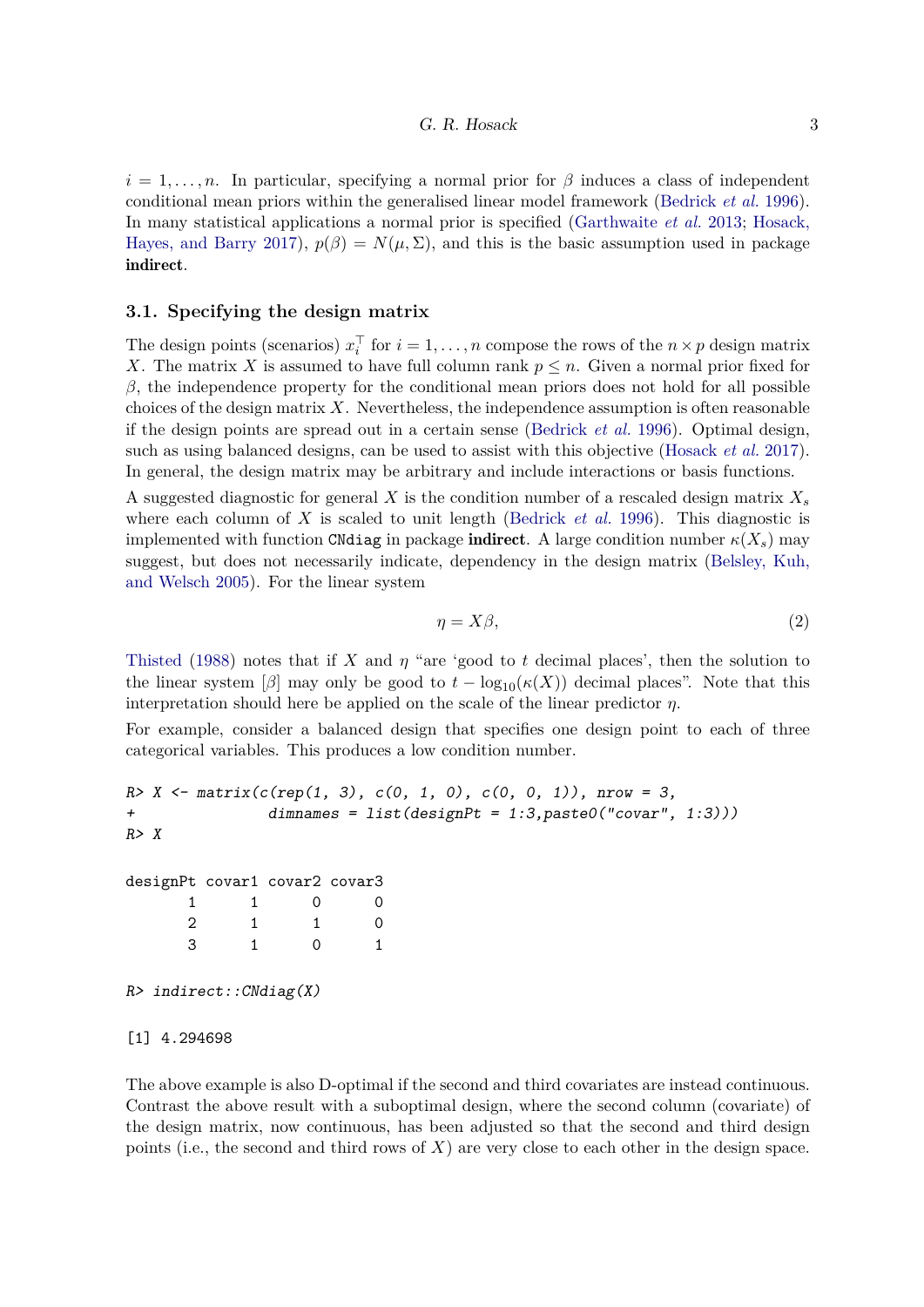```
R> X <- matrix(c(rep(1, 3), c(0, 0.1, 0.9), c(0, 0, 1)), nrow = 3,
+ dimnames = list(designPt = 1:3, paste0("covar", 1:3)))
R> X
designPt covar1 covar2 covar3
     1 1 0.0 0
     2 1 0.1 0
     3 1 0.9 1
R> indirect::CNdiag(X)
```
[1] 34.40988

The condition number diagnostic has increased. The relatively high condition number indicates that the design points may not be sufficiently spread out in the latter example.

### **3.2. Eliciting independent conditional mean priors**

Conditional on a given scenario described by the design point  $x_i^{\top}$  $i_i$ <sup> $\dagger$ </sup>, the elicitation exercise seeks to elicit from the expert a subjective probability distribution for the expected response *θi* . Again the elicitation target *θ<sup>i</sup>* typically is chosen to represent an interpretable quantity to an expert and is so defined on a scale familiar to the expert, e.g., in units of proportion, probability, abundance or density [\(Hosack](#page-20-8) *et al.* [2017\)](#page-20-8). Generally, the advice for efficient elicitation of a subjective probability distribution supports the elicitation of fractiles (equivalently, quantiles or percentiles) from experts instead of most likely estimates or moments such as means and variances [\(Garthwaite](#page-20-0) *et al.* [2005;](#page-20-0) O'Hagan *et al.* [2006\)](#page-21-0). [Garthwaite](#page-20-5) *et al.* [\(2013\)](#page-20-5) elicits fractiles from experts in a conditional mean prior approach. Fractiles are also the elicited quantities for the elicitation target  $\theta_i$  in package **indirect**.

For an arbitrary distribution function  $F(t)$ , the  $q^{\text{th}}$  fractile is defined as  $f = F^{-1}(q)$ . At each scenario, a finite set of *K* fractiles is elicited from the expert<sup>[1](#page-3-0)</sup>. Form the vector  $f =$  $[f_1, \ldots, f_K]^\top$  with associated probabilities  $q = [q_1, \ldots, q_K]^\top$ , where  $q_k = F(f_k)$  for  $k =$ 1, ...,  $K^2$  $K^2$  These fractiles are used to bound  $K + 1$  bins,  $B_k$ ,  $k = 1, \ldots, K + 1$ , where each  $B_k$  is a real interval and Lebesgue measurable. The bins have bounds  $(-\infty, f_1]$  for  $B_1$ , bounds  $(f_{k-1}, f_k]$  for  $1 < k \leq K$ , and bounds  $(f_K, \infty)$  for  $k = K + 1$ . The collection of bins  ${B_k, k = 1, \ldots, K+1}$  forms a discrete set. The elicited distribution  $P_e$  is approximated by assigning probability  $p_1 = q_1$  to bin  $B_1$ , probability  $p_k = q_k - q_{k-1}$  to  $B_k$  for  $1 < k \leq K$ and probability  $p_{K+1} = 1 - q_K$  to bin  $B_{K+1}$ . The elicited distribution is thus essentially approximated by a histogram, with the bins defined by the support of the target distribution and the bounds of the elicited credible intervals.

The goal is to derive a normal prior for the unknown coefficients *β*. A normal distribution is therefore elicited on the linear predictor scale. This process begins by transforming the fractiles *f* through the monotonic link function  $g(\cdot)$ . For a given normal distribution  $P_s(\eta_i)$  with

<span id="page-3-0"></span><sup>&</sup>lt;sup>1</sup>Typically *K* is a small number. Many strategies for choosing the set of fractiles to elicit have been proposed in the literature. Several of these approaches are supported by package indirect; further discussion is postponed until Section [3.3.](#page-4-0) For the moment, assume that a set of *K* fractiles have been elicited.

<span id="page-3-1"></span><sup>&</sup>lt;sup>2</sup>The dependence of the fractiles  $f$  and associated probabilities  $q$  on the  $i<sup>th</sup>$  design point is suppressed here to simplify notation.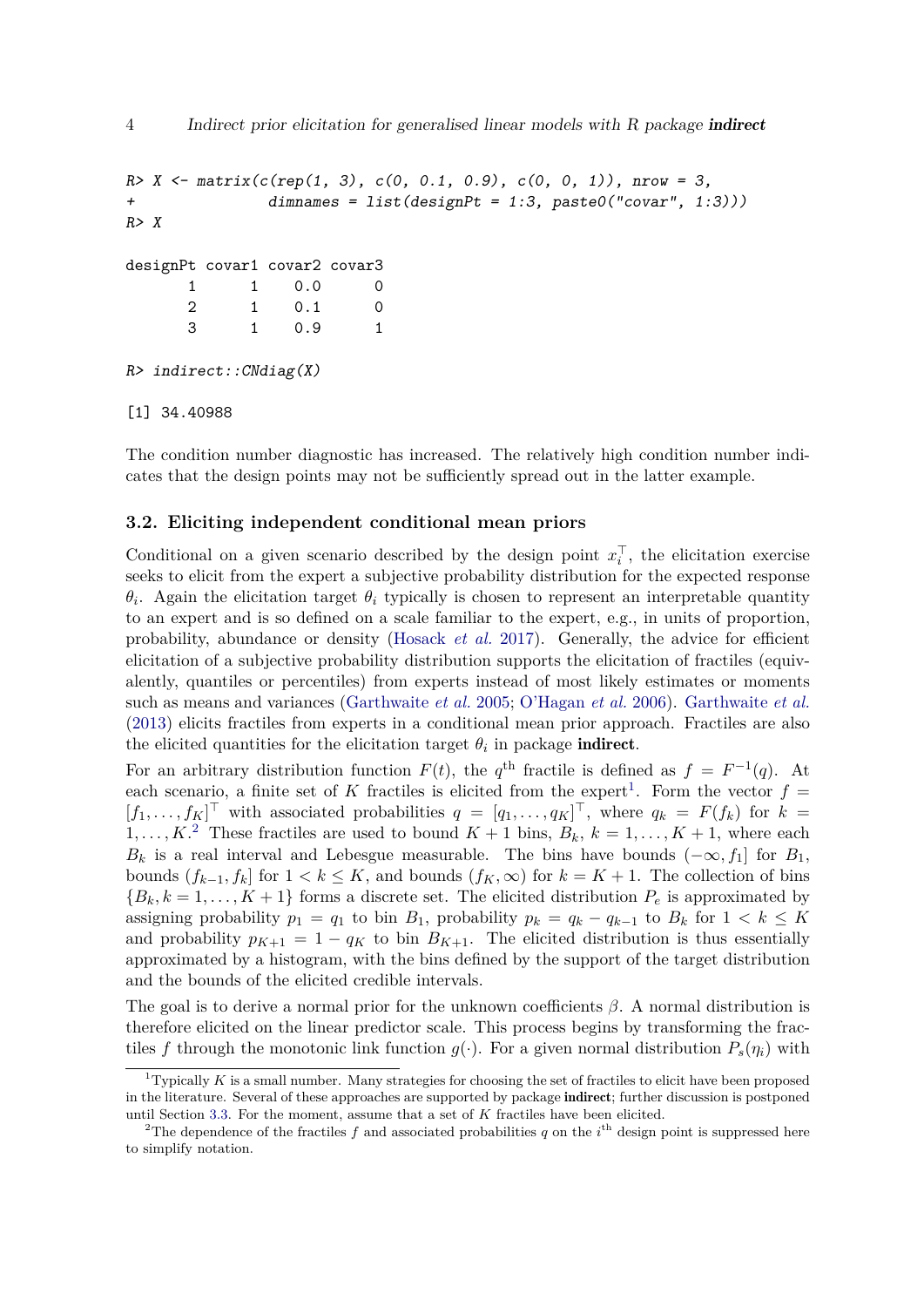#### $G. R. Hosack$  5

mean *m<sup>i</sup>* and variance *v<sup>i</sup>* , an approximation to the elicited probability intervals is constructed. This normal distribution assigns probability  $\rho_1 = \int_{-\infty}^{g(f_1)} N(t|m_i, v_i) dt$  to  $B_1$ , probability  $\rho_k = \int_{g(f_{k-1})}^{g(f_k)} N(t|m_i, v_i) dt$  to  $B_k$  for  $1 < k \leq K$  and probability  $\rho_{K+1} = \int_{g(f_K)}^{\infty} N(t|m_i, v_i) dt$ to  $B_{K+1}$ .

Normal distributions have been fitted to elicited credible intervals using various techniques (O'Hagan *et al.* [2006\)](#page-21-0). An optimisation of the parameters  $m_i$  and  $v_i$  requires the specification of an objective function. One possibility is least squares (O'Hagan *et al.* [2006\)](#page-21-0), which corresponds to choosing  $m_i$  and  $v_i$  such that the sum of squares

$$
\sum_{k}^{K+1} (p_k - \rho_k)^2 \tag{3}
$$

is minimised<sup>[3](#page-4-1)</sup>. This objective function is supported by **indirect**.

Another possibility is to minimise the Kullback-Leibler divergence from the parametric subjective probability distribution  $P_s$  to the unknown elicited distribution  $P_e$ , which is described only by the raw elicited fractiles [\(Hosack](#page-20-8) *et al.* [2017\)](#page-20-8). This approach seeks to minimise the loss from reporting  $P_s$  if  $P_e$  is true under a logarithmic utility function. The objective function is given by a discretised approximation to the Kullback–Leibler divergence,

$$
KL(P_e : P_s) = \int \log \frac{dP_e}{dP_s} dP_e \approx \sum_{k}^{K+1} \log \left(\frac{p_k}{\rho_k}\right) p_k.
$$
 (4)

The discretised approximation generally results in a loss of information [\(Kullback 1959\)](#page-20-10). Subject to regularity conditions, the information loss can be reduced to an arbitrarily small amount by further partitioning [\(Kale 1964\)](#page-20-11), that is, increasing the number of elicited fractiles *K*. This approximate Kullback-Leibler divergence objective function was implemented by [Hosack](#page-20-8) *et al.* [\(2017\)](#page-20-8) and is also supported by **indirect**.

### <span id="page-4-0"></span>**3.3. Which fractiles to elicit?**

In practice, only a small number of fractiles are pragmatic to elicit. The following strategies are supported:

- Any arbitrary central credible interval, which may either be preset by the facilitator or chosen by the expert. The probability associated with the central credible interval is allowed to vary by design point.
- Any central credible interval and also the median. This allows the inclusion of the median as a central point estimate, which is used for example by the method of bisection [\(Garthwaite](#page-20-0) *et al.* [2005\)](#page-20-0), see also [Hosack](#page-20-8) *et al.* [\(2017\)](#page-20-8) for an example using indirect elicitation.

The latter method elicits more data than free parameters. O'Hagan *et al.* [\(2006\)](#page-21-0) call this process "overfitting", and argues that overfitting allows the expert to more critically assess an approximating parametric distribution. The elicited fractiles *f* are a step towards this goal, and may well be adjusted several times until the expert judges the distribution  $P_s(\theta)$ , which

<span id="page-4-1"></span><sup>&</sup>lt;sup>3</sup>The dependence of  $\rho_k$  on  $m_i$  and  $v_i$  is suppressed to simplify notation.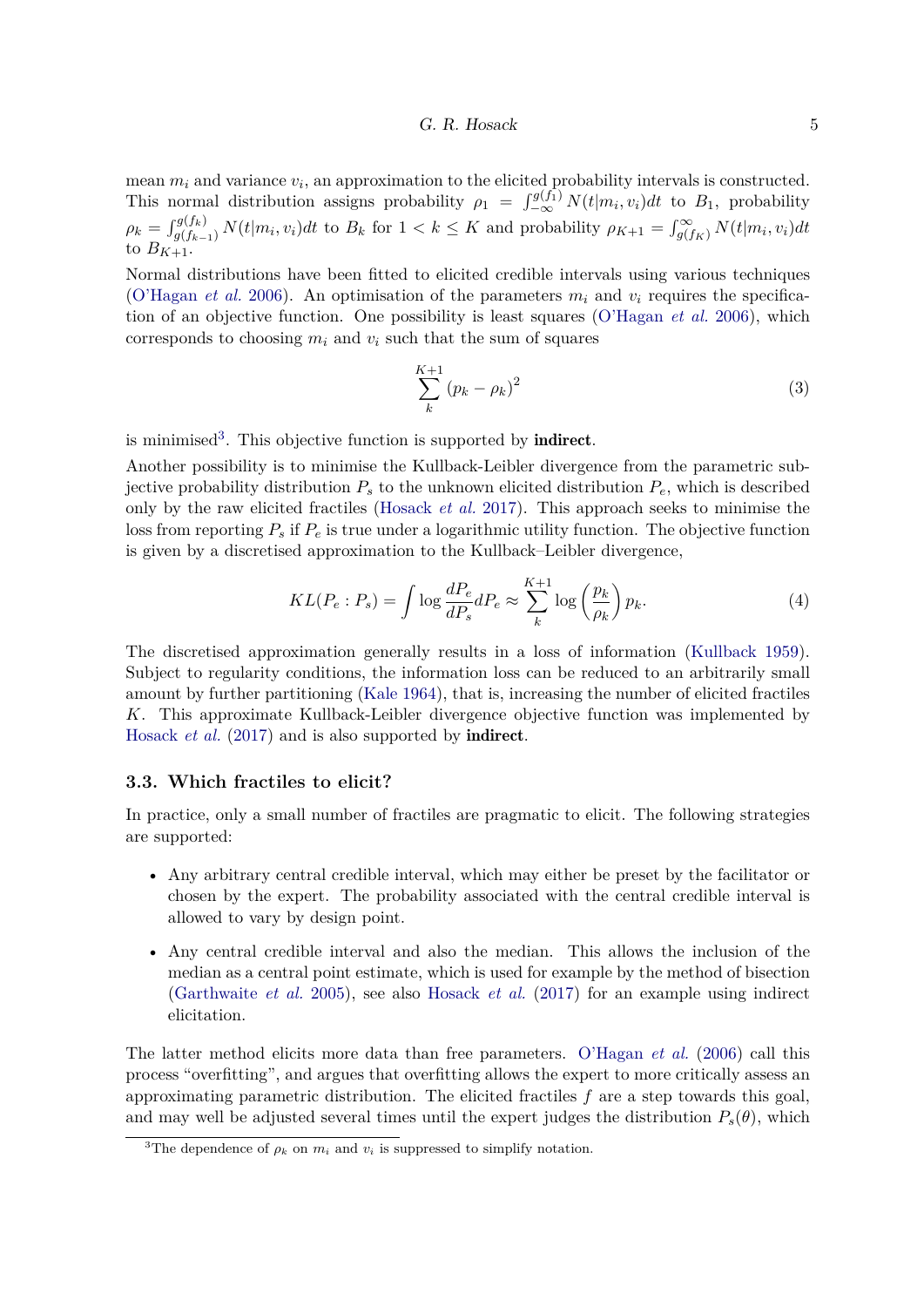is the distribution  $P_s(\eta)$  transformed by the inverse link function  $g^{-1}(\cdot)$ , to be an acceptable representation of their belief. **Always remember that the subjective probability distribution** *Ps***, which is a normal distribution on the linear predictor scale determined by the invertible link function**  $g(\cdot)$ , is ultimately the elicited "data". The package indirect provides both graphical and numerical feedback to the expert to facilitate this process of constructing an acceptable subjective probability distribution (see Section [4](#page-5-0) for illustrations).

### **3.4. The induced prior**

The independent conditional mean prior is normally distributed on the linear predictor scale,  $p(\eta) = \hat{N}(\eta|m, V)$ , with location vector  $m = [m_1, \ldots, m_N]^\top$  and diagonal covariance matrix  $V = \text{diag}[v_1, \ldots, v_N]$ . Conditional on the elicited data and a design matrix X of full column rank, the probability distribution of  $\eta$  is given by,

$$
\prod_{i=1}^{n} p(\eta_i | m_i, v_i) = \prod_{i=1}^{n} p\left(x_i^{\top} \beta \middle| m_i, v_i\right)
$$
\n
$$
\propto \exp\left\{-\frac{1}{2} \sum_{i=1}^{n} v_i^{-1} (x_i^{\top} \beta - m_i)^2\right\}
$$
\n
$$
= \exp\left\{-\frac{1}{2} \text{Tr}\left[V^{-1} (X\beta - m)(X\beta - m)^{\top}\right]\right\}
$$
\n
$$
= \exp\left\{-\frac{1}{2} (X\beta - m)^{\top} V^{-1} (X\beta - m)\right\},
$$
\n(5)

which is proportional to the exponential of a quadratic form in *β*. The distribution for the unknown  $\beta$  conditional on  $m$  and  $V$  is proportional to the multivariate normal distribution,

$$
p(\beta|m,V) \propto \exp\left\{-\frac{1}{2}\left[\beta^{\top}X^{\top}V^{-1}X\beta - 2m^{\top}V^{-1}X\beta\right]\right\}
$$
  
=  $\exp\left\{-\frac{1}{2}(\beta - \mu)^{\top}\Sigma^{-1}(\beta - \mu) + \frac{1}{2}X^{\top}V^{-1}m(X^{\top}V^{-1}X)^{-1}m^{\top}V^{-1}X\right\}.$ 

Given the assumptions of a normally distributed independent conditional mean prior, the induced normal prior on the unknown coefficients of the generalised linear model is given by,

$$
p(\beta) = N(\beta|\mu, \Sigma) \tag{6}
$$

where  $\mu = (X^{\top}V^{-1}X)^{-1}X^{\top}V^{-1}m$  and  $\Sigma = (X^{\top}V^{-1}X)^{-1}$  [\(Bedrick](#page-20-3) *et al.* [1996;](#page-20-3) [Hosack](#page-20-8) *et al.* [2017\)](#page-20-8). Given the proper prior  $p(\beta)$ , the Bayesian update

$$
p(\beta|y_1, y_2, \dots, y_L) \propto p(y_L|y_1, \dots, y_{L-1}, \beta)p(y_{L-1}|y_1, \dots, y_{L-2}, \beta)\dots p(y_1|\beta)p(\beta), \qquad (7)
$$

can now be obtained for future empirical observations  $y_l$ ,  $l = 1, \ldots, L$ .

# **4. Illustrative example**

<span id="page-5-0"></span>There are 3 categories of functions in package indirect: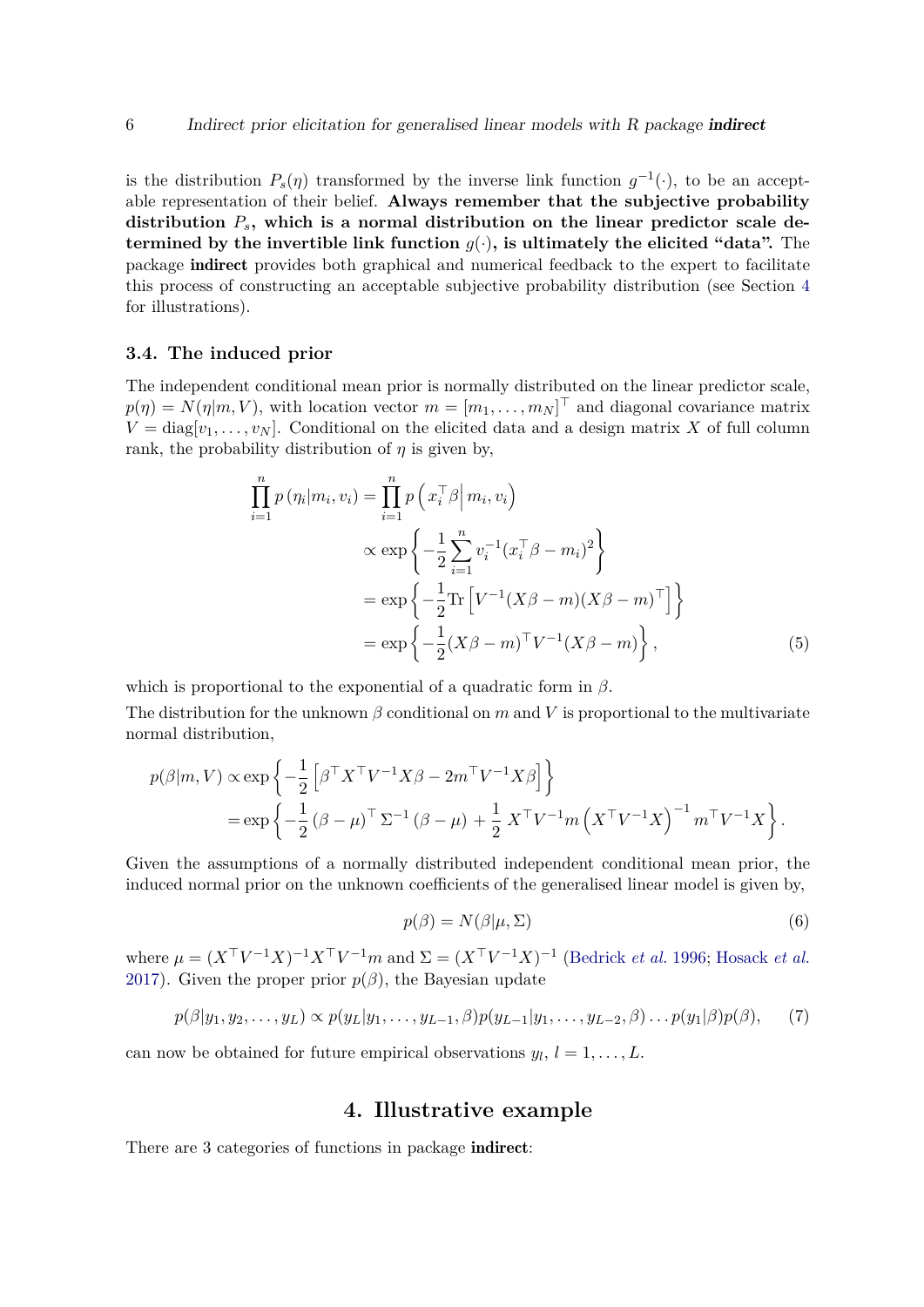- 1. Elicitation functions that do the following:
	- specify the problem structure, for example, the design points and link function, and
	- assimilate expert statements in the form of fractiles, percentiles or quantiles (note that all of these terms are equivalent) into this problem structure.
- 2. Fitting functions that map expert statements into models of the expert opinion; many of these are helper functions that typically do not to be accessed by the user.
- 3. Plotting functions that provide graphical and numerical feedback to expert(s) during the course of the elicitation session.

An example illustration is given here. The demonstration creates an artificial expert that understands the system perfectly. That is, the expert believes in the true model and is able to specify the distribution of  $\beta$ , independent design points  $X$  and the correct link function. Obviously this will not happen in nature and this example is intended to simply illustrate the proof of concept.

```
R> set.seed(100)
R> # number of covariates
R> p <- 5
R> # mean beta
R> mu <- rnorm(p)
R> # simulate covariance matrix from inverse Wishart
R> # diagonal scale matrix and p + 5 d.f. nu
R> alpha <- MASS::mvrnorm(p + 5, mu = rep(0, p), Sigma = diag(p)*50)
R> initial.icov <- t(alpha[1, , drop = FALSE])%*%alpha[1, , drop = FALSE]
R> for (i in 2:ncol(alpha)) {
+ initial.icov <- initial.icov +
+ + t(alpha[i, , drop = FALSE])%*%alpha[i, , drop = FALSE]
+ }
R> Sigma <- chol2inv(chol(initial.icov))
R> # Design with independence priors:
R> # the following choice of design matrix produces
R> # independent conditional mean priors.
R> # Of course, in a real elicitation session the prior
R> # for beta is unknown and so this example is only for illustration.
R> # This implements an Independent Conditional Mean prior as
R> # defined by Bedrick et al. (1996), p. 1458.
R> P <- diag(p) # identity matrix used (could use any orthogonal transformation)
R> X <- P%*%solve(t(chol(Sigma)))
R> D <- diag(1/rnorm(p, -X%*%mu, 0.5)) # arbitrary diagonal matrix
R> X <- round(D%*%X, digits = 6)
R> rownames(X) <- paste("DesignPt", 1:nrow(X))
R> colnames(X) <- paste("Covariate", 1:ncol(X))
R> X
```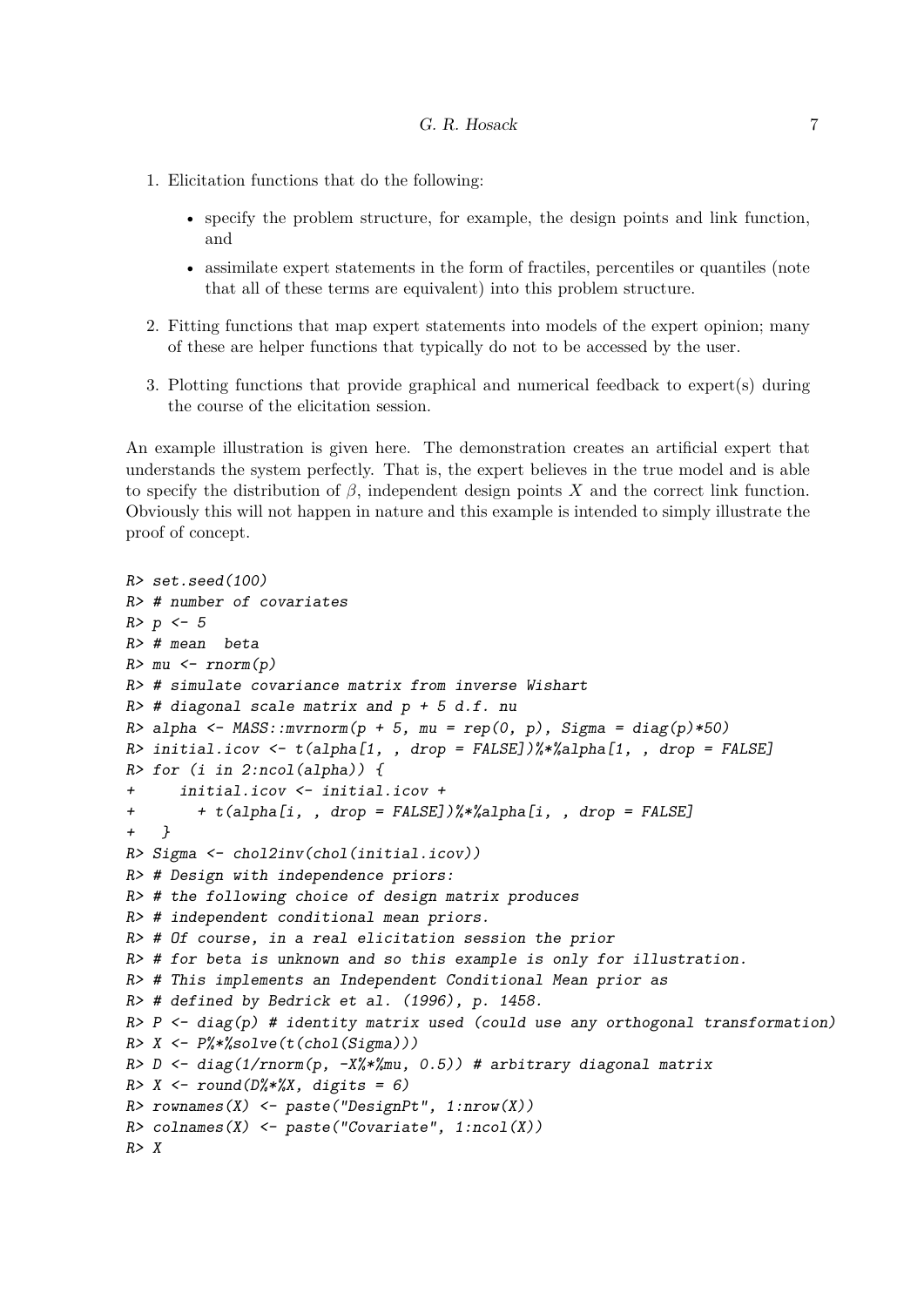| 0.000000<br>DesignPt 1<br>0.000000<br>0.000000<br>DesignPt 2 -1.459825 -7.083247 0.000000 0.000000 0.000000<br>DesignPt 3 3.633226 1.865657 -2.552306 0.000000 0.000000<br>DesignPt 4  0.551245  -0.225478  -0.216412<br>-0.837665<br>0.000000<br>DesignPt 5 3.520089 -1.759519 2.083022<br>0.801938<br>2.798532<br>R> # elicited moments and quartiles<br>$R > g.m \leftarrow X\%*\%mu$<br>$R > g. V < - X'' + \%$ Sigma%*%t(X)<br>$R > g.$ theta.median $\leq$ qnorm $(0.5, g.m. sqrt(diag(g.V)))$<br>$R > g$ .theta.lower <- qnorm(0.25, g.m, sqrt(diag(g.V)))<br>$R > g$ .theta.upper <- qnorm(0.75, g.m, sqrt(diag(g.V)))<br>$R$ $\ge$ # The "perfect" elicitations are stored in the following matrix<br>R> # perfect expert has cloglog link function<br>$R$ > perfect.elicitations <- 1 - exp(-exp(cbind(g.theta.lower,<br>$g.$ theta. median, $g.$ theta. upper)))<br>$+$<br>$R$ > colnames(perfect.elicitations) <- c("lower", "median", "upper")<br>R> perfect.elicitations |  | Covariate 1 Covariate 2 Covariate 3 Covariate 4 Covariate 5 |  |  |
|----------------------------------------------------------------------------------------------------------------------------------------------------------------------------------------------------------------------------------------------------------------------------------------------------------------------------------------------------------------------------------------------------------------------------------------------------------------------------------------------------------------------------------------------------------------------------------------------------------------------------------------------------------------------------------------------------------------------------------------------------------------------------------------------------------------------------------------------------------------------------------------------------------------------------------------------------------------------------------------|--|-------------------------------------------------------------|--|--|
|                                                                                                                                                                                                                                                                                                                                                                                                                                                                                                                                                                                                                                                                                                                                                                                                                                                                                                                                                                                        |  |                                                             |  |  |
|                                                                                                                                                                                                                                                                                                                                                                                                                                                                                                                                                                                                                                                                                                                                                                                                                                                                                                                                                                                        |  |                                                             |  |  |
|                                                                                                                                                                                                                                                                                                                                                                                                                                                                                                                                                                                                                                                                                                                                                                                                                                                                                                                                                                                        |  |                                                             |  |  |
|                                                                                                                                                                                                                                                                                                                                                                                                                                                                                                                                                                                                                                                                                                                                                                                                                                                                                                                                                                                        |  |                                                             |  |  |
|                                                                                                                                                                                                                                                                                                                                                                                                                                                                                                                                                                                                                                                                                                                                                                                                                                                                                                                                                                                        |  |                                                             |  |  |
|                                                                                                                                                                                                                                                                                                                                                                                                                                                                                                                                                                                                                                                                                                                                                                                                                                                                                                                                                                                        |  |                                                             |  |  |

lower median upper DesignPt 1 0.2457165 0.5259040 0.8612915 DesignPt 2 0.3151375 0.5595308 0.8306763 DesignPt 3 0.1736253 0.2228651 0.2834920 DesignPt 4 0.2918991 0.2996736 0.3076072 DesignPt 5 0.2331577 0.2772015 0.3276358

In the above, the elicitations are now recorded in the object perfect.elicitations. Of course, this is an artificial situation. In a real session, this elicited information could only be obtained by an exchange between the facilitator and the expert. The package indirect facilitates this exchange with a combination of iterative graphical and numerical feedback.

Prior to the start of the elicitation session, it is a good idea to write out a R script that will serve as a reproducible transcript of the session. The elicited data and comments contributed by the expert will then be edited into this R script. There are also functions to store elicitation R objects created during the R session and, at the end of the session, share a summary of the session for the expert's own records. In this way, the facilitator is cautiously using multiple mechanisms to document the valuable data created during the elicitation session.

The R transcript begins with a creation of an empty elicitation record using the function designLink. There is the opportunity to add any introductory comments that may pertain to the session. The facilitator will later have the option of producing a session report. This report will be processed using Sweave. The comments will be printed with a call to Sexpr, and so it is recommended that the comments only use ASCII text and avoid special characters.

```
R> # Initialise list with elicitation session information.
R> # Here design is the same as X but not usually the case, that is,
R> # the covariates presented to the expert may differ from
```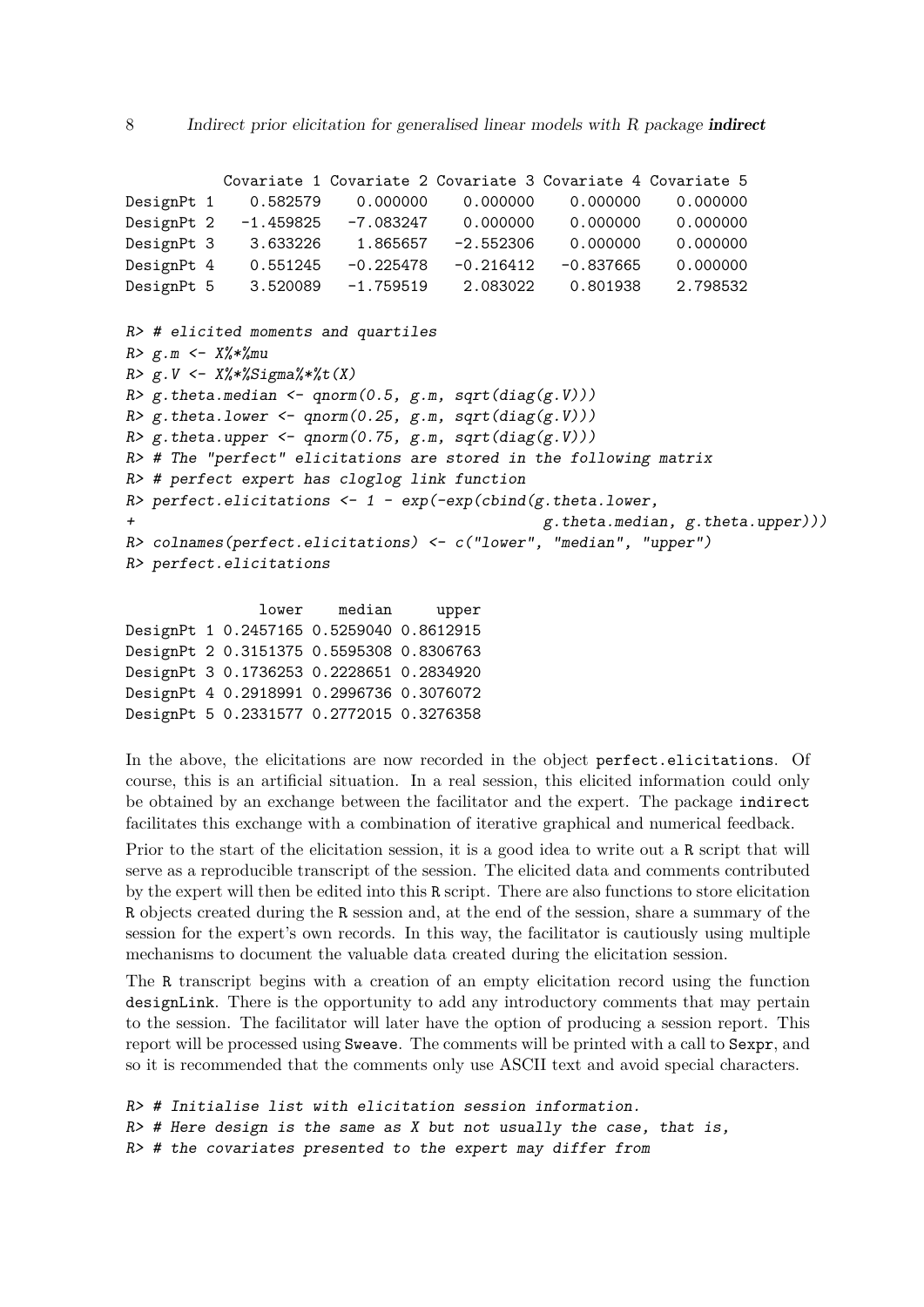G. R. Hosack 9

```
R> # the model design due to transformations, contrasts and coding.
R> # Setting CI.prob = 1/2 specifies that 0.5 probability is allocated to the
R> # central credible interval; the upper and lower bounds
R> # of the central CI are then the upper and lower quartiles.
R> Z <- indirect::designLink(design = X, link = "cloglog",
+ target = "Target", CI.prob = 1/2,
+ intro.comments = "This is a record of the elicitation session.",
     + expertID = "Expert", facilitator = "Facilitator",
+ rapporteur = "none")
R> Z
$design
         Covariate 1 Covariate 2 Covariate 3 Covariate 4 Covariate 5
DesignPt 1 0.582579 0.000000 0.000000 0.000000 0.000000
DesignPt 2 -1.459825 -7.083247 0.000000 0.000000 0.000000
DesignPt 3 3.633226 1.865657 -2.552306 0.000000 0.000000
DesignPt 4 0.551245 -0.225478 -0.216412 -0.837665 0.000000
DesignPt 5 3.520089 -1.759519 2.083022 0.801938 2.798532
$theta
    lower median upper CI_prob
[1,] NA NA NA 0.5
[2,] NA NA NA 0.5
[3,] NA NA NA 0.5
[4,] NA NA NA 0.5
[5,] MA NA NA 0.5
$link
[1] "cloglog"
$target
[1] "Target"
$expertID
[1] "Expert"
$facilitator
[1] "Facilitator"
$rapporteur
[1] "none"
$intro.comments
[1] "This is a record of the elicitation session."
$comments
[1] " " " " " " " " " "
```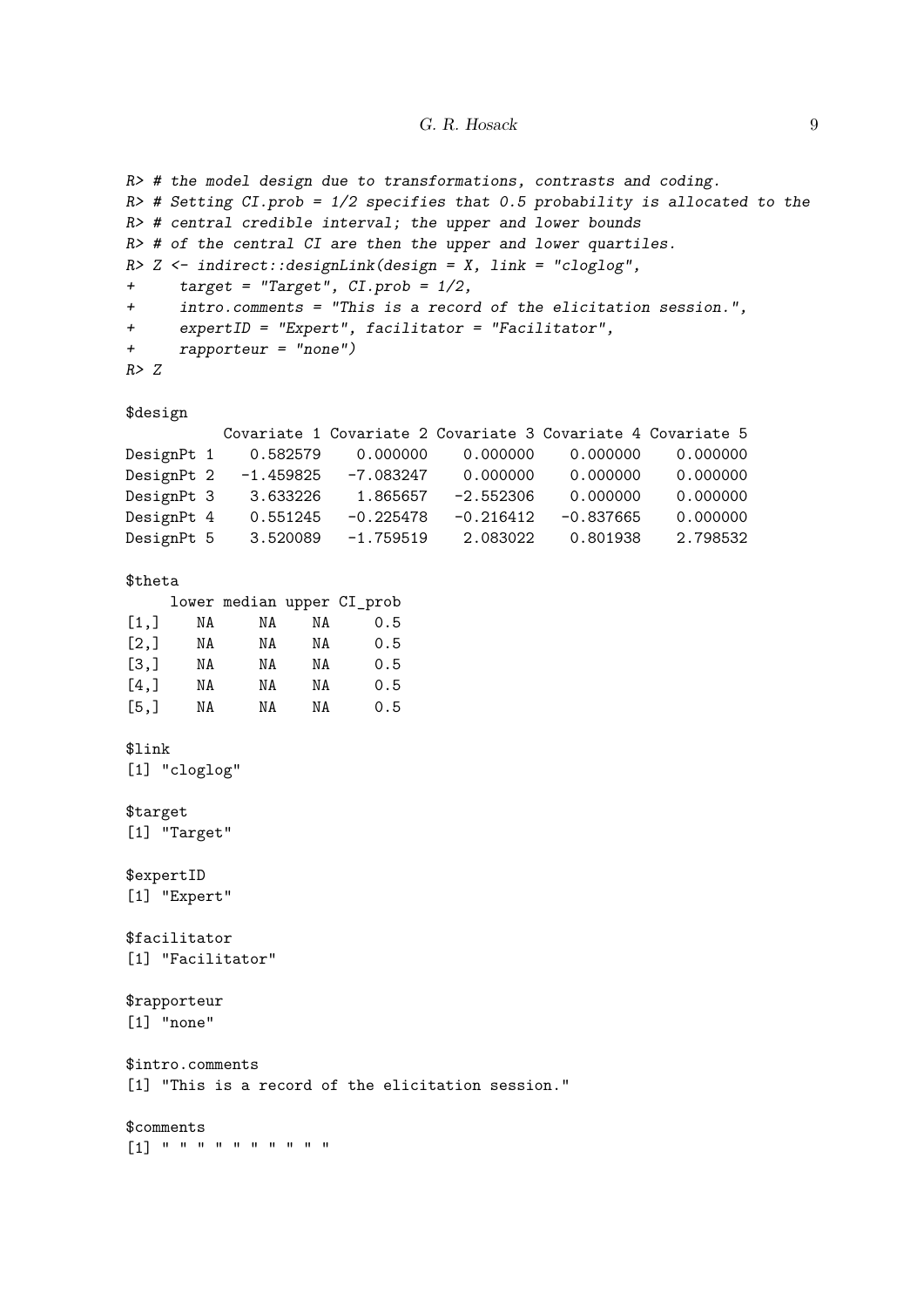\$fit.method [1] "KL"

Now have a look at a plot for the first design point without any elicitations included. The plot will go to the current device, which may require resizing. Usually a plot with the default dimensions (7 inches for both width and height) is sufficient<sup>[4](#page-9-0)</sup>.

```
R> # elicitations
R> # design point 1
R> indirect::plotDesignPoint(Z, design.pt = 1)
```


An example elicitation at the first design point is presented. This example applies the approach of [Hosack](#page-20-8) *et al.* [\(2017\)](#page-20-8), which uses the method of bisection [\(Garthwaite](#page-20-0) *et al.* [2005\)](#page-20-0) followed by graphical and numerical feedback. This process iterates until the expert accepts the parametric distribution as an adequate representation of their beliefs. The process begins by restricting the support of the plot to  $(0,1)$ , which is appropriate given the complementary log log link, and eliciting the median, which was previously stored in the matrix

<span id="page-9-0"></span><sup>4</sup>RStudio is a good (free) IDE that supports convenient switching among script, R console and the graphical device (<https://www.rstudio.com/products/rstudio/download/>).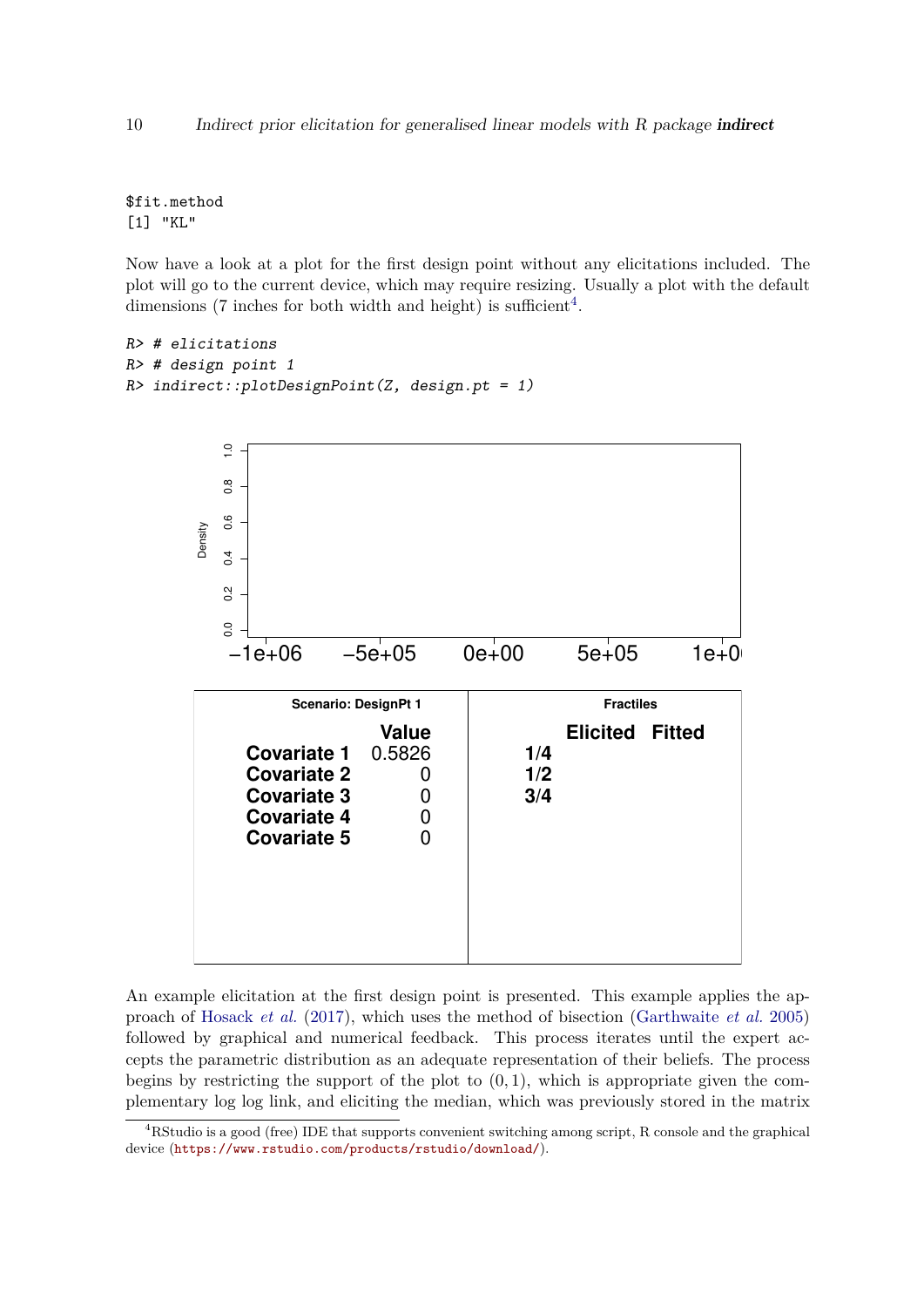perfect.elicitations above. The median is the value that the expert believes gives a 50*/*50 chance (equivalently, a 1*/*2 chance, equal odds or probability 0.5) of being above or below the target  $\theta_i$ .

```
R> # Example elicited fractiles are stored in perfect.elicitations
R> # In a real application, median would be entered as a numeric scalar that was
R> # contributed by the expert.
R> # CI.prob was initially set by designLink
R> Z <- indirect::elicitPt(Z, design.pt = 1,
+ lower.CI.bound = NA,
+ median = perfect.elicitations[1, "median"],
+ upper.CI.bound = NA,
+ CI.prob = NULL)
R> indirect::plotDesignPoint(Z, design.pt = 1,
+ elicited.fractiles = TRUE, theta.bounds = c(0, 1))
```


Next, the target  $\theta_i$  is assumed to be below the median. Given this assumption, the expert is asked to provide the value that gives a 50/50 chance that the target is above or below; this value is equivalent to the lower quartile,  $f_{1/4}$ .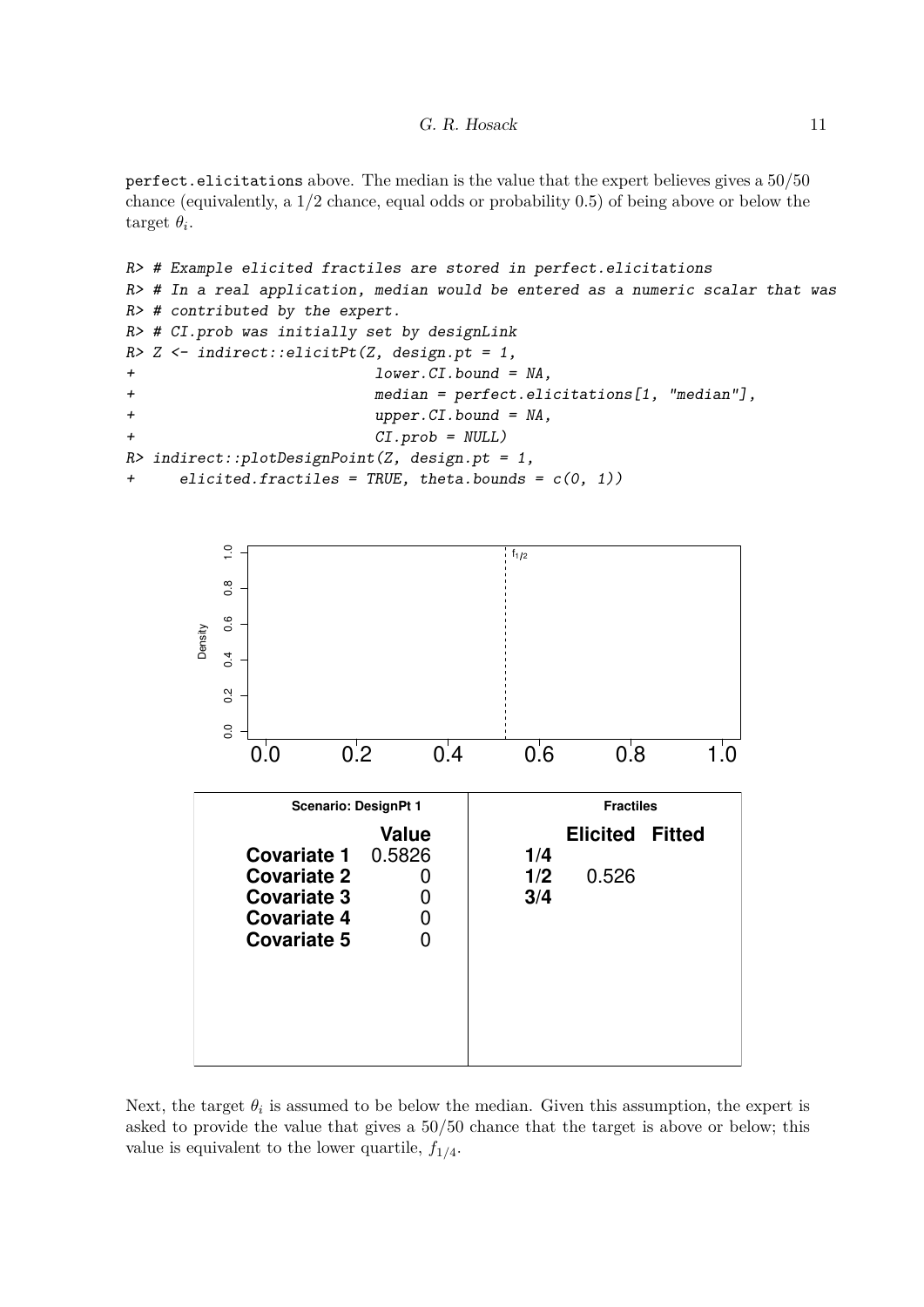```
R> Z <- indirect::elicitPt(Z, design.pt = 1,
+ lower.CI.bound = perfect.elicitations[1, "lower"],
+ median = perfect.elicitations[1, "median"],
+ upper.CI.bound = NA)
R> indirect::plotDesignPoint(Z, design.pt = 1,
    elicated.fractiles = TRUE, theta.bounds = c(0, 1)
```


Next, the target  $\theta_i$  is assumed to be above the median. Given this assumption, the expert is asked to provide the value that gives a 50/50 chance that the target is above or below; this value is equivalent to the upper quartile,  $f_{3/4}$ .

```
R> Z <- indirect::elicitPt(Z, design.pt = 1,
+ lower.CI.bound = perfect.elicitations[1, "lower"],
+ median = perfect.elicitations[1, "median"],
+ upper.CI.bound = perfect.elicitations[1, "upper"],
+ comment = "No major comments.")
R> indirect::plotDesignPoint(Z, design.pt = 1,
+ elicited.fractiles = TRUE, theta.bounds = c(0, 1))
```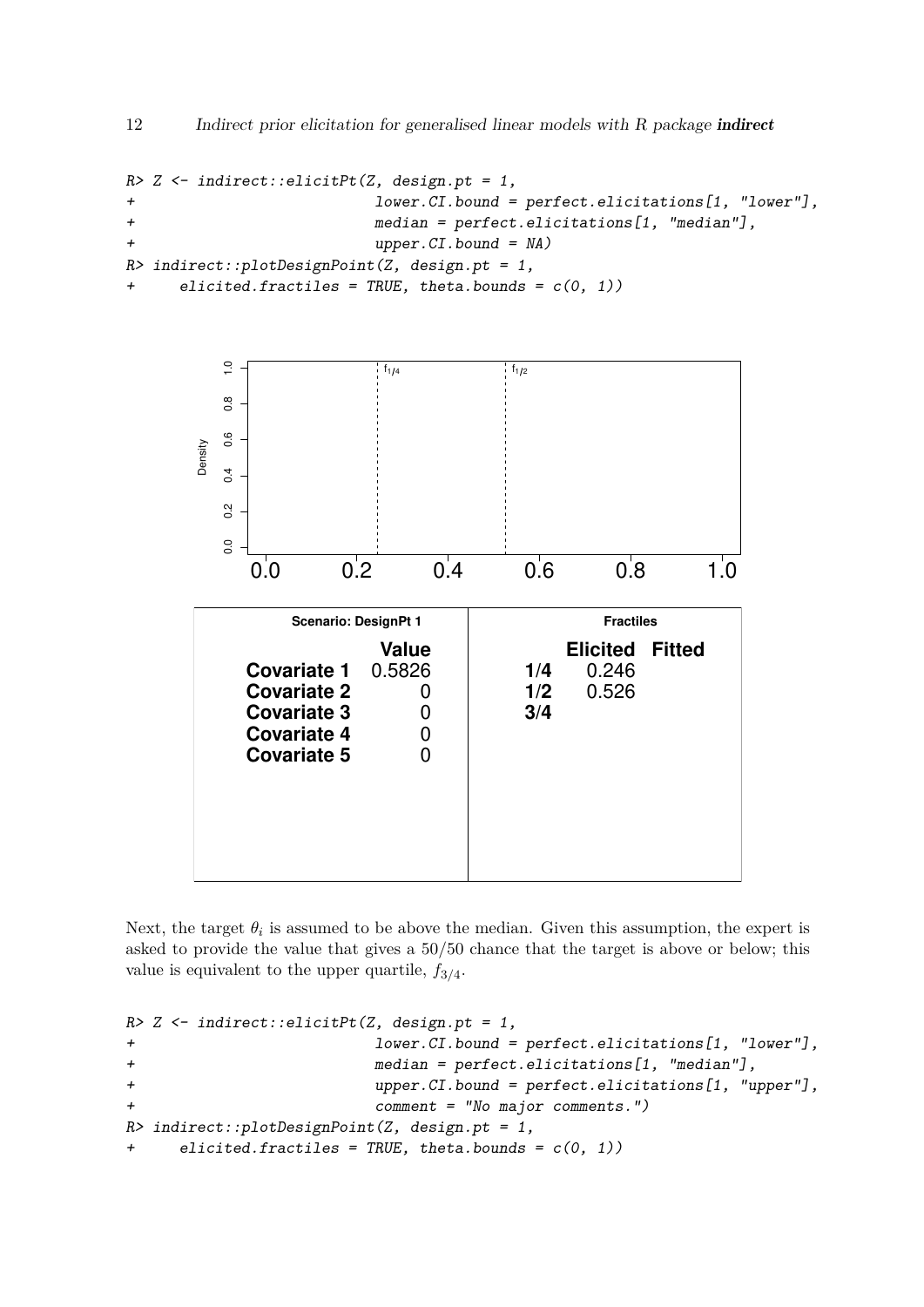

These raw elicited fractiles are then compared to the fitted conditional normal that minimises the Kullback–Leibler divergence with partitioning based on the elicited fractiles. The approximation is exact in this example because the expert believes in the true model and reports their beliefs accurately. The subjective probability density function of the conditional normal is also plotted.

```
R> indirect::plotDesignPoint(Z, design.pt = 1,
+ elicited.fractiles = TRUE, theta.bounds = c(0, 1),
+ fitted.fractiles = TRUE, fitted.curve = TRUE)
```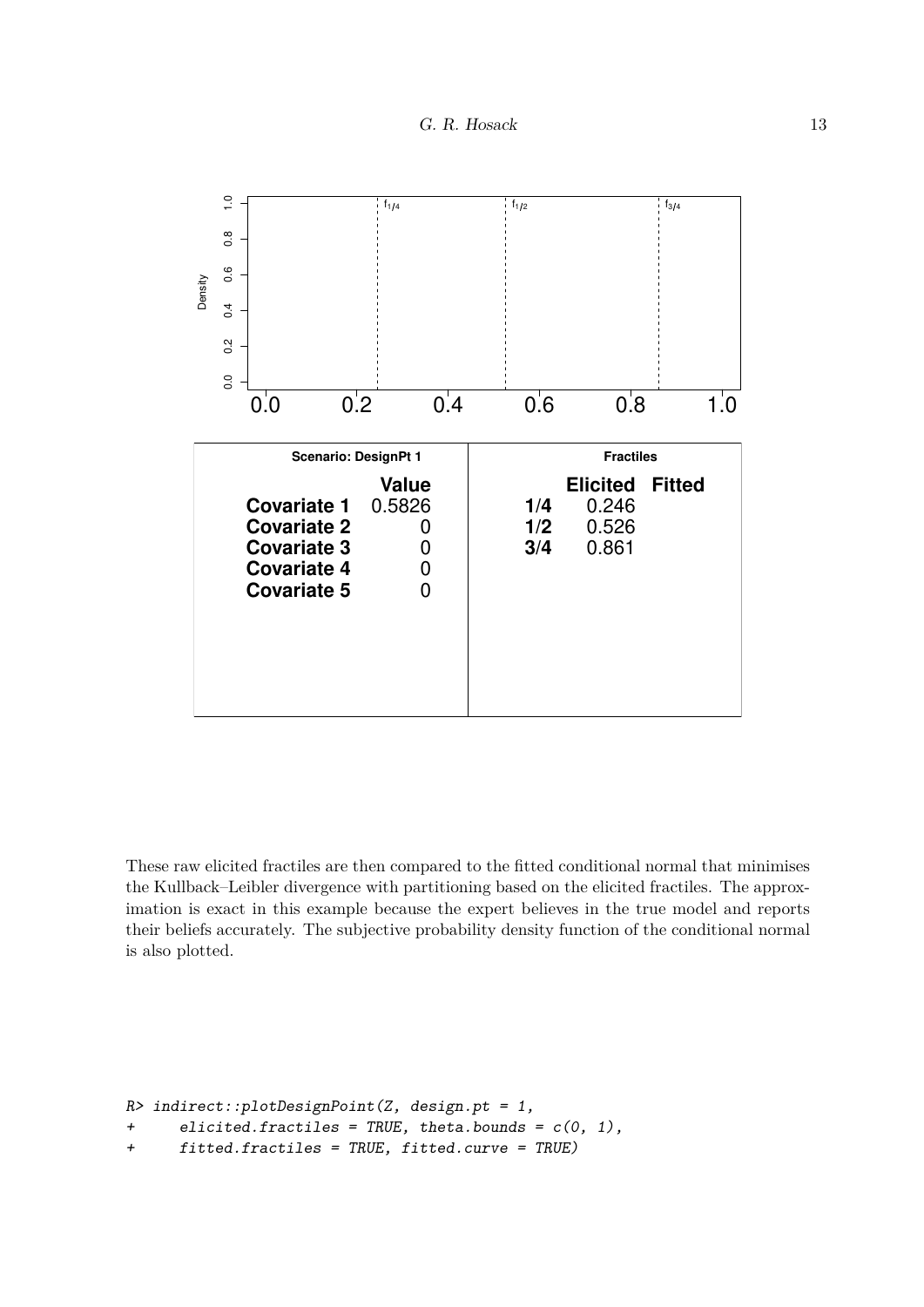

Typically the parametric distribution matches the original elicited fractiles *f* inexactly. In the overfitting process (O'Hagan *et al.* [2006\)](#page-21-0), the fractiles  $f$  are then iteratively adjusted until the fitted distribution and fractiles are acceptable to the expert as an adequate representation of their beliefs.

The model is then used to predict out to the extreme deciles, that is,  $f_{1/10}$  and  $f_{9/10}$ . This provides another check in the overfitting process.

```
R> indirect::plotDesignPoint(Z, design.pt = 1,
+ elicited.fractiles = TRUE, theta.bounds = c(0, 1),
+ fitted.fractiles = c(1/10, 1/4, 1/2, 3/4, 9/10), fitted.curve = TRUE)
```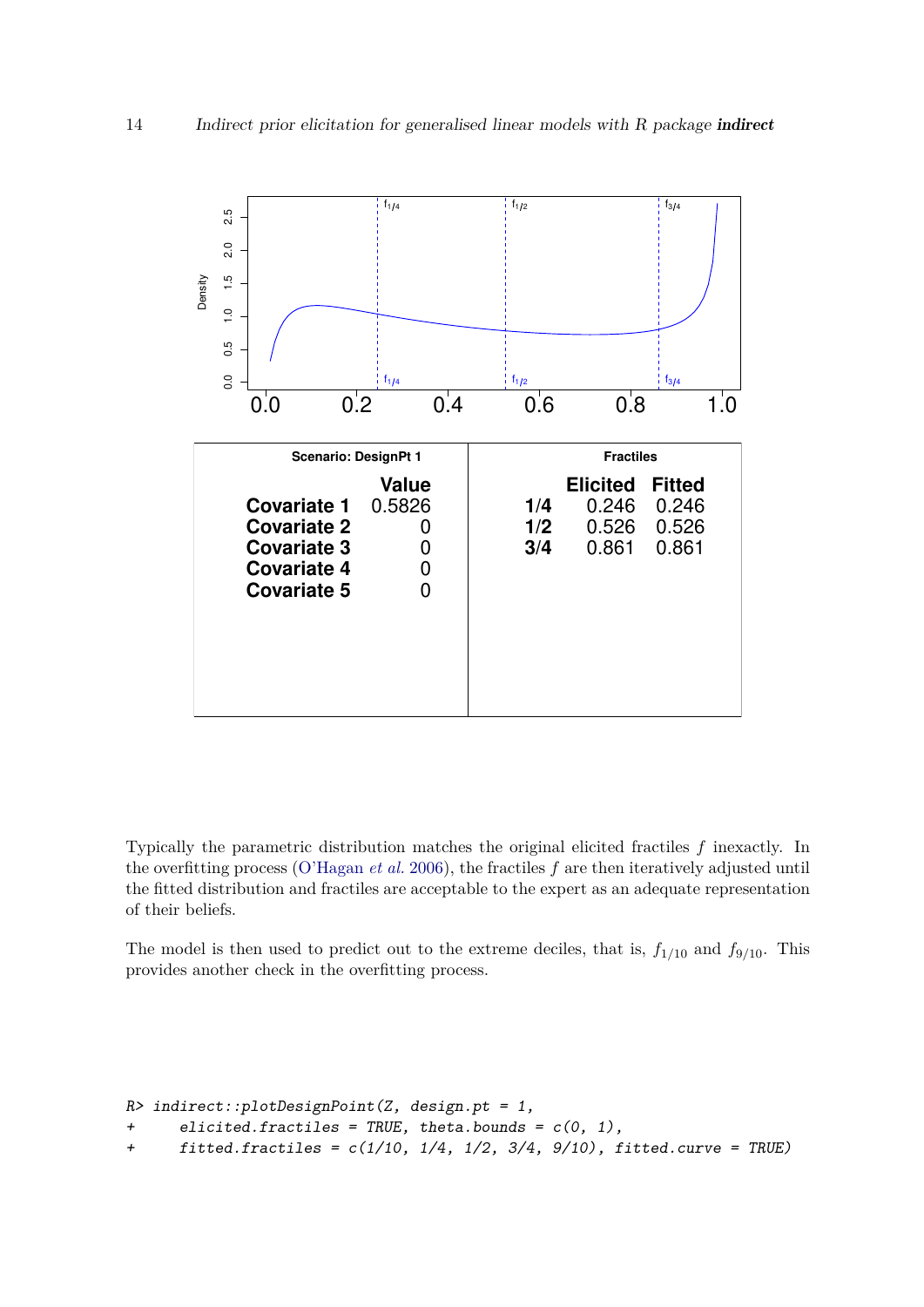

Sometimes the estimated (fitted) cumulative probabilities for different values of the target  $\theta_i$ are of interest. For example, the cumulative probabilities  $P_s(\theta_i = 1/3)$  and  $P_s(\theta_i = 1/2)$  can be estimated using the estimated.probs argument as follows.

```
R> indirect::plotDesignPoint(Z, design.pt = 1,
```

```
+ elicited.fractiles = TRUE, theta.bounds = c(0, 1),
```

```
+ fitted.fractiles = c(1/10, 1/4, 1/2, 3/4, 9/10), fitted.curve = TRUE,
```

```
+ estimated.probs = c(1/3, 0.5))
```

| $P(x \le 0.333333333333333)$ | $P(x \le 0.5)$ |
|------------------------------|----------------|
| 0.3362133                    | 0.4795661      |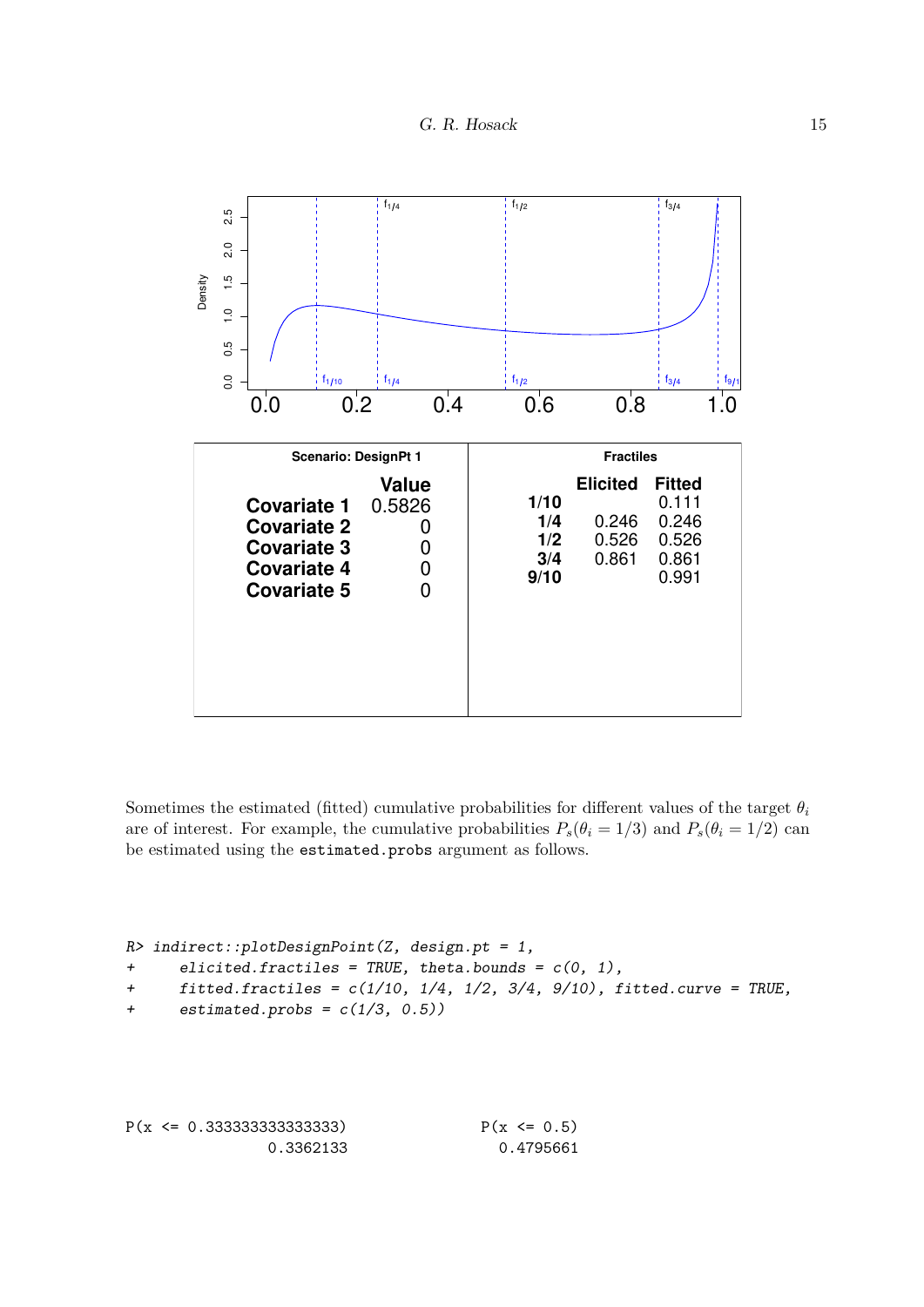

The estimated probabilities are printed to the R console. The raw fractiles may require further adjustment at this point. Once the fitted subjective probability distribution is deemed acceptable by the expert then the elicitation proceeds to the next design point.

At the second design point, say the expert suddenly wished to switch to an alternative method with reference to tertiles,  $f_{1/3}$  and lower  $f_{2/3}$ , rather than quartiles. Further, the expert wished to contribute only the upper and lower tertiles without explicit reference to the median. With this approach, the expert will contribute two fractiles that divide the support of the target into intervals of equal probability or odds (each probability interval above, below, and between the elicited fractiles will have probability 1*/*3). Suppose that these changes were accepted by the elicitation protocol. The changes can be accommodated in the following way.

```
R> # Pefect elicitations now moving to tertiles for the second design point
R> g.tertiles.d2 <- qnorm(c(1/3, 2/3), g.m[2], sqrt(g.V[2, 2]))
R> # inverse link function
R> theta.tertiles.d2 <- 1 - exp(-exp(c(g.tertiles.d2)))
R> # tertiles only elicited without median
R> Z <- indirect::elicitPt(Z, design.pt = 2, CI.prob = 1/3,
+ lower.CI.bound = theta.tertiles.d2[1],
+ upper.CI.bound = theta.tertiles.d2[2],
+ comment = "Switched to tertile method without median.")
```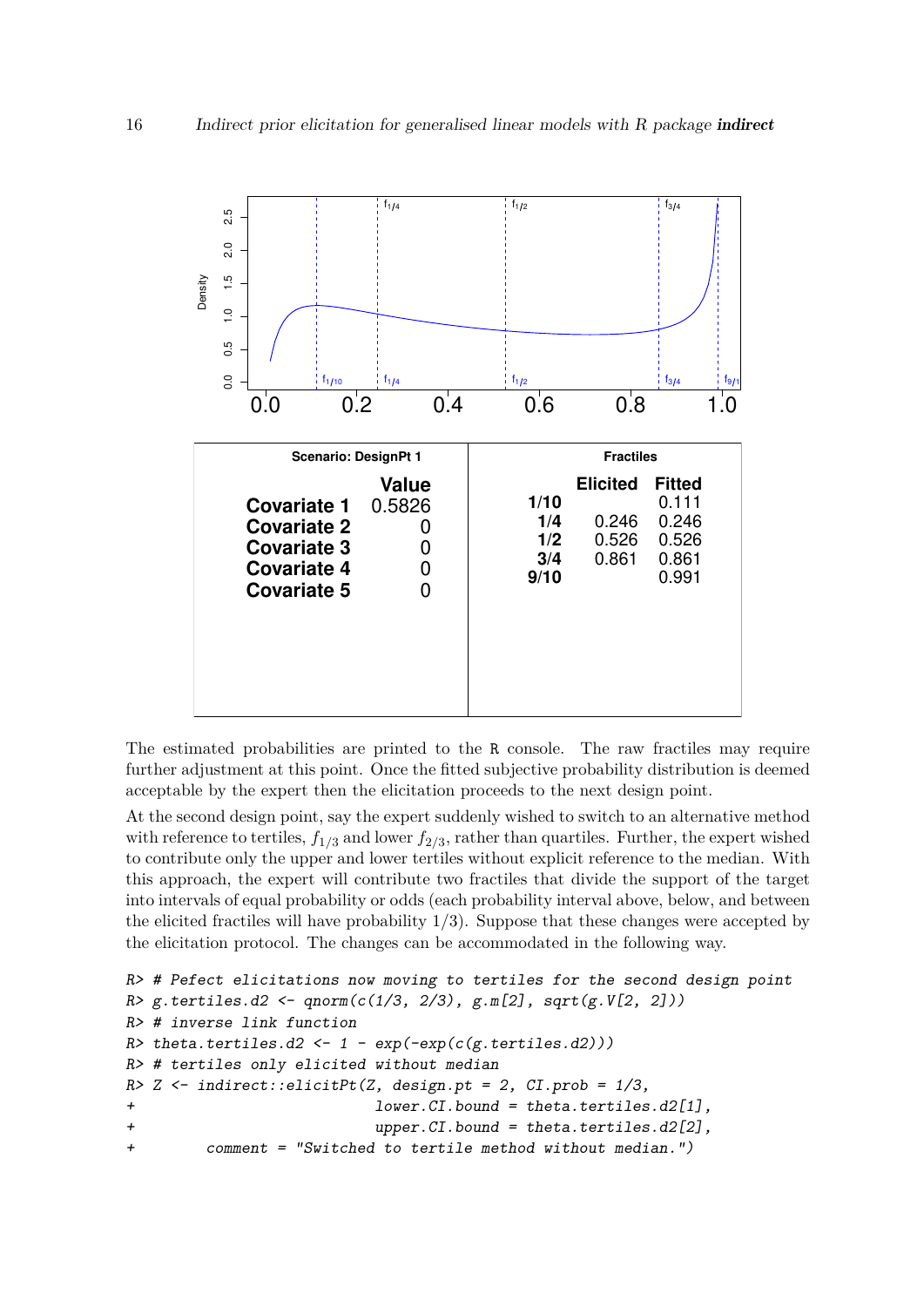```
R> indirect::plotDesignPoint(Z, design.pt = 2,
```

```
+ elicited.fractiles = TRUE, theta.bounds = c(0, 1),
```

```
+ fitted.fractiles = c(1/10, 1/3, 1/2, 2/3, 9/10), fitted.curve = TRUE)
```


Only the current design point has the central credible interval set to probability 1*/*3.

*R> Z\$theta*

|                    |                                               |    | lower median upper CI_prob |              |
|--------------------|-----------------------------------------------|----|----------------------------|--------------|
|                    | $[1,]$ 0.2457165 0.525904 0.8612915 0.5000000 |    |                            |              |
|                    | $[2,]$ 0.3937816                              |    | NA 0.7389746 0.3333333     |              |
| $\left[3, \right]$ | NA                                            | NA |                            | NA 0.5000000 |
| [4,]               | NA                                            | NA |                            | NA 0.5000000 |
| [5,]               | ΝA                                            | ΝA |                            | NA 0.5000000 |

Once this subjective probability distribution is deemed acceptable by the expert then the elicitation proceeds to the next design point, and so on for each design point  $x_i^{\top}$  $i^{\dagger}$ ,  $i=1,\ldots,n$ .

*R> # All remaining elicitations are entered into the record R> # for this artificial elicitation example*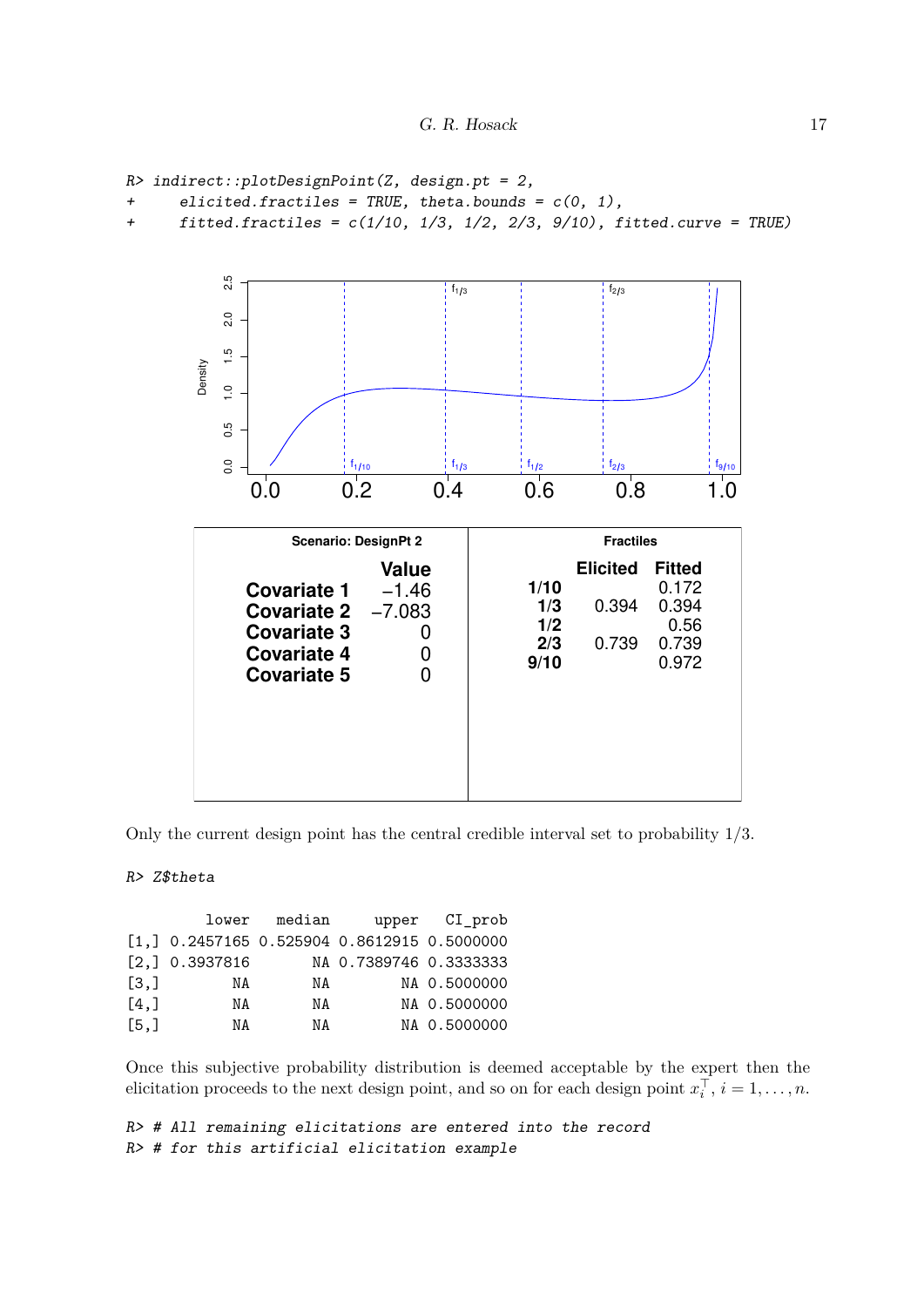18 Indirect prior elicitation for generalised linear models with R package **indirect** 

```
R> Z$theta[3:nrow(perfect.elicitations), 1:3] <-
+ perfect.elicitations[3:nrow(perfect.elicitations), ]
```
The elicited prior for this particular model can then be obtained with the function muSigma.

```
R> prior <- indirect::muSigma(Z, X = Z$design)
R> prior
```
 $[$  1]

\$mu

|  | .                       |
|--|-------------------------|
|  | Covariate 1 -0.50219235 |
|  | Covariate 2 0.13153117  |
|  | Covariate 3 -0.07891709 |
|  | Covariate 4 0.88678481  |
|  | Covariate 5 0.11697127  |
|  |                         |

\$Sigma

|  | Covariate 1 Covariate 2 Covariate 3 Covariate 4 Covariate 5      |                                 |  |
|--|------------------------------------------------------------------|---------------------------------|--|
|  | Covariate 1 6.135611 -1.2645215 7.809760 2.3603956 -15.002022    |                                 |  |
|  | Covariate 2 -1.264521 0.2867828 -1.590426 -0.4984535 3.097499    |                                 |  |
|  | Covariate 3 7.809760 -1.5904260                                  | $9.981010$ 2.9888879 -19.108948 |  |
|  | Covariate 4 2.360396 -0.4984535                                  | 2.988888  0.9184058  -5.770263  |  |
|  | Covariate 5 -15.002022 3.0974987 -19.108948 -5.7702627 36.705706 |                                 |  |

\$log.like

[,1] [1,] 0.05858989

```
R> # compare with original prior parameters defined above
R> all.equal(as.numeric(prior$mu), mu)
```
[1] TRUE

```
R> all.equal(prior$Sigma, Sigma, check.attributes = FALSE) # a small number
```
[1] "Mean relative difference: 2.45204e-07"

Alternative models may also be considered so long as the information coded in the model matrix *X* matches with what was presented to the expert via the argument design in the function designLink.

This would conclude the elicitation session for the perfect expert, which recovers the correct prior. In reality, such a situation is unobtainable. An example is given where the perfect expert elicitation is jittered, so that it is no longer exactly correct. By setting theta.bounds = NULL, the plot bounds are allowed to automatically adjust to the credible interval of the elicited subjective probability distribution. The bounds of the credible interval are specified by cumul.prob.bounds, with default interval given by (0*.*05*,* 0*.*95).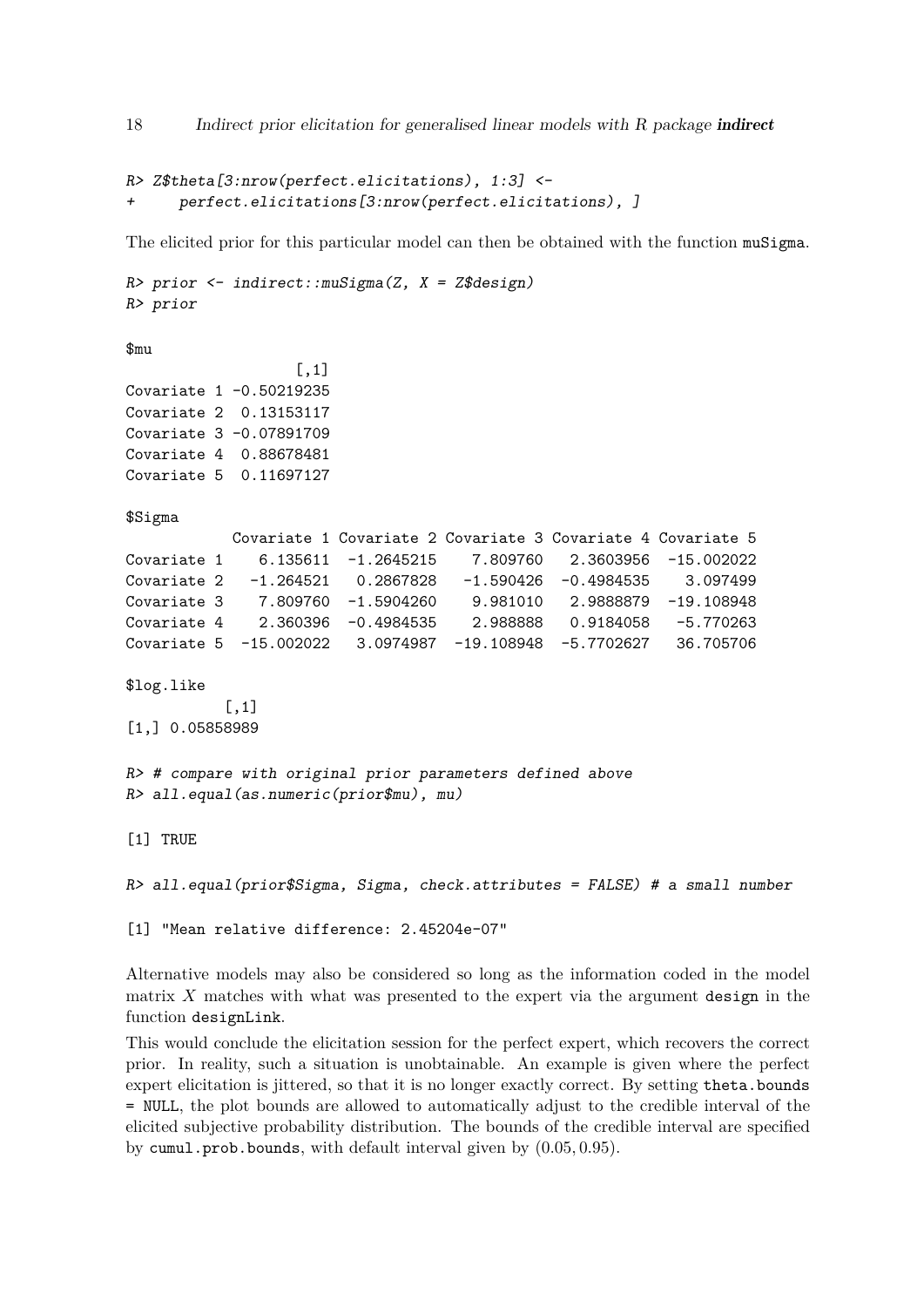```
R> # perfect elicitions for design point 5
R> perfect.elicitations[5, ]
   lower median upper
0.2331577 0.2772015 0.3276358
R> # jittered elicitations
R> d5.jittered <- c(0.2, 0.3, 0.35)
R> # plot jittered elicitation
R> Z <- indirect::elicitPt(Z, design.pt = 5,
+ lower.CI.bound = d5.jittered[1],
+ median = d5.jittered[2],
+ upper.CI.bound = d5.jittered[3],
+ comment = "Jittered elicitation.")
R> indirect::plotDesignPoint(Z, design.pt = 5,
+ elicited.fractiles = TRUE, theta.bounds = NULL,
+ cumul.prob.bounds = c(0.05, 0.95),
+ fitted.fractiles = c(1/10, 1/4, 1/2, 3/4, 9/10),
+ fitted.curve = TRUE
+ )
```


| <b>Scenario: DesignPt 5</b>                                                                                                                          | <b>Fractiles</b>                                                                                                                         |  |  |
|------------------------------------------------------------------------------------------------------------------------------------------------------|------------------------------------------------------------------------------------------------------------------------------------------|--|--|
| Value<br>3.52<br><b>Covariate 1</b><br>$-1.76$<br><b>Covariate 2</b><br>2.083<br>Covariate 3<br>0.8019<br>Covariate 4<br>2.799<br><b>Covariate 5</b> | <b>Elicited</b><br><b>Fitted</b><br>0.158<br>1/10<br>0.207<br>1/4<br>0.2<br>1/2<br>0.276<br>0.3<br>0.35<br>0.363<br>3/4<br>0.456<br>9/10 |  |  |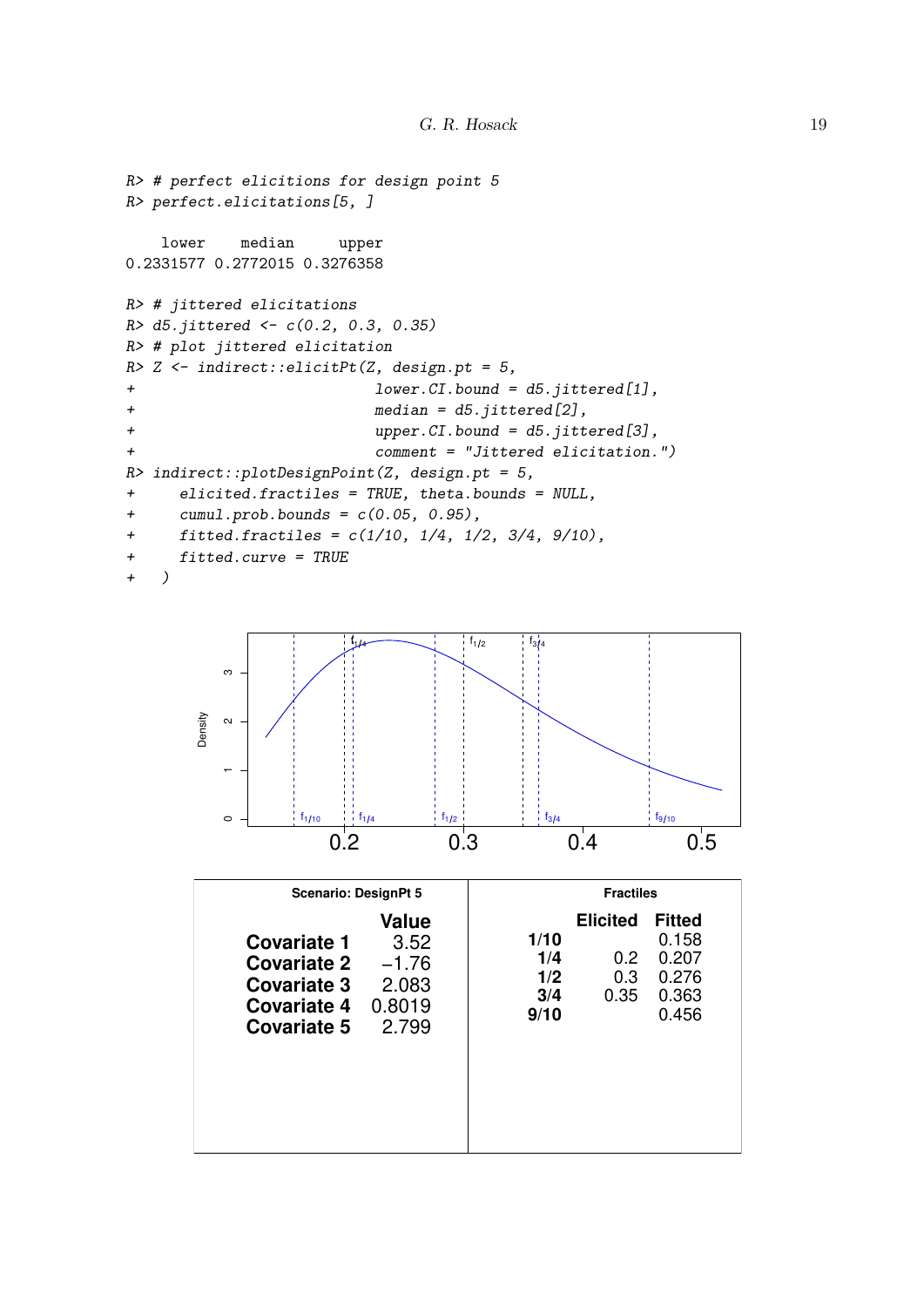To conclude the session, the facilitator should ask the expert if there are further questions. After confirmation with the expert, the record can be saved using the function saveRecord. This will save the record as a RDS object using the base R function saveRDS.

```
R> # Not run:
R> # for this example, create a temporary directory to store record
R> tmp.rds <- tempfile(pattern = "record", fileext =".rds")
R> # save record to this directory
R> indirect::saveRecord(Z,
+ conclusion.comments = "This concludes the elicitation record.",
+ file = tmp.rds)
```
A summary record of the elicitation session can be shared with the expert by function makeSweave that automatically generates a pdf document in the current working directory. The makeSweave function sources the elicitation record from the saved rds file and creates a .Rnw file. This latter file may be processed by the utils::Sweave and tools::texi2pdf functions to create a .pdf document.

```
R> # Not run:
R> tmpReport <- tempfile(pattern = "SessionSummary")
R> indirect::makeSweave(filename.rds = tmp.rds,
+ reportname = tmpReport,
+ title = "Elicitation session record",
+ contact.details = "contact at email address",
+ fitted.fractiles = c(1/10, 1/4, 1/2, 3/4, 9/10))
R> # change working directory to where the record RDS object was stored
R> setwd(tempdir())
R> utils::Sweave(paste0(tmpReport, ".Rnw"))
R> tools::texi2pdf(paste0(tmpReport, ".tex"))
```
The function makeSweave saves pdf files of all figures and the summary report document into the current working directory.

# **5. Summary**

This introduction to the R package indirect [\(Hosack 2018\)](#page-20-7) describes the motivation and methods of the functionality provided to support the indirect prior elicitation of multivariate normal priors for generalised linear models. Several approaches to elicitation of central credible intervals within a generalised linear model framework are supported, including versions of the approach of [Hosack](#page-20-8) *et al.* [\(2017\)](#page-20-8). The goal is to elicit subjective probabilities conditional on different combinations of covariate values at specified design points, or "scenarios". These subjective probabilities subsequently induce a multivariate normal prior for a generalised linear model. Alternative choices of design matrix may be explored outside of the elicitation session without violating the elicitation protocol, as long as the alternative models agree with the information provided to the expert during the session for each design point and the link function is unaltered. Currently the identity, logit, complementary log log, and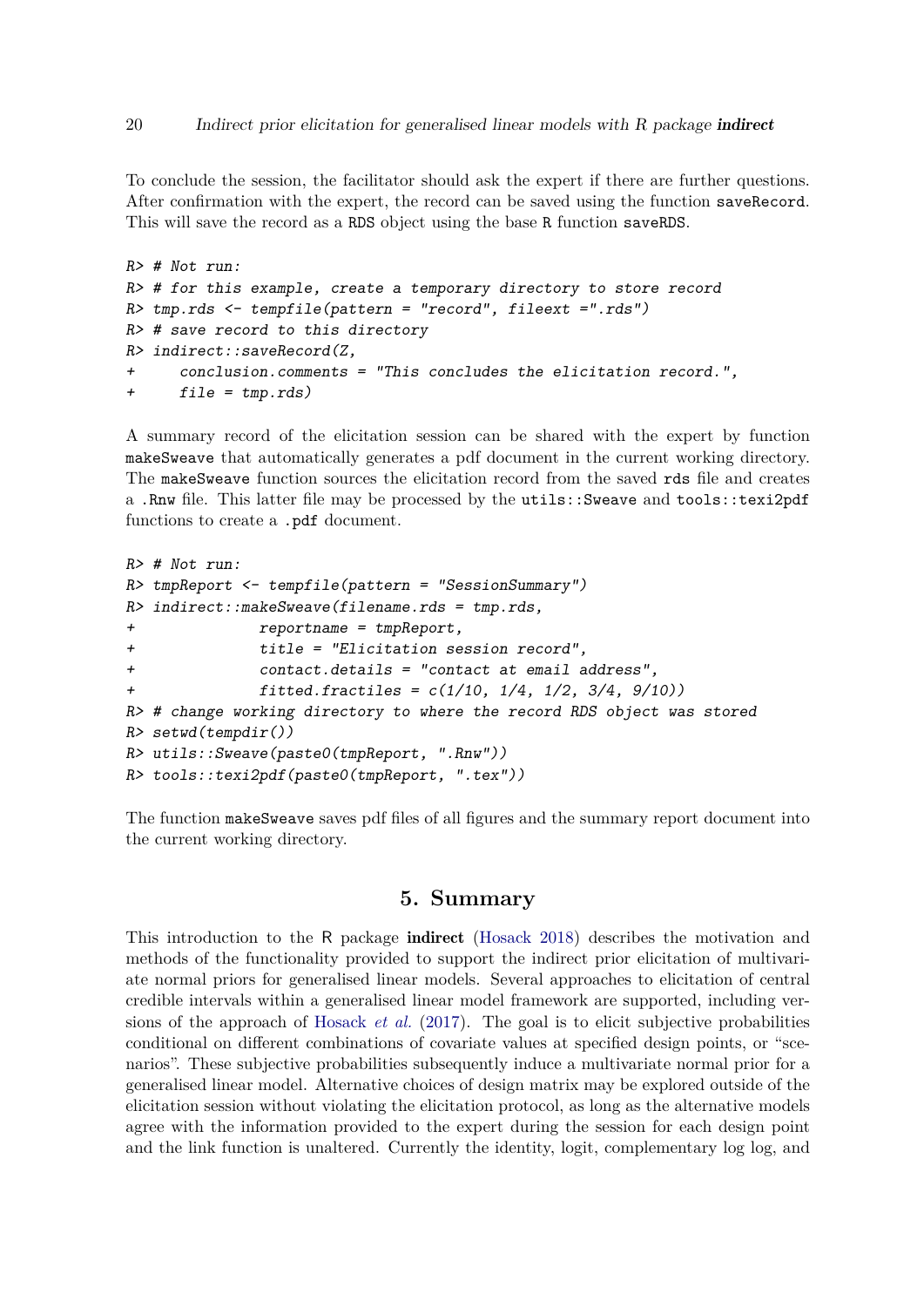log link functions are supported. The basic options for this indirect elictation approach are described here with examples of code usage.

# **Acknowledgments**

The author thanks Keith Hayes and Adrien Ickowicz for their helpful feedback.

# **References**

- <span id="page-20-3"></span>Bedrick EJ, Christensen R, Johnson W (1996). "A new perspective on priors for generalized linear models.<sup>n</sup> *Journal of the American Statistical Association*, **91**, 1450–1460.
- <span id="page-20-9"></span>Belsley DA, Kuh E, Welsch RE (2005). *Regression Diagnostics: Identifying Influential Data and Sources of Collinearity*, volume 571. John Wiley and Sons.
- <span id="page-20-6"></span>Elfadaly FG, Garthwaite PH  $(2015)$ . "Eliciting prior distributions for extra parameters in some generalized linear models.<sup>n</sup> *Statistical Modelling*, **15**(4), 345–365.
- <span id="page-20-5"></span>Garthwaite PH, Al-Awadhi SA, Elfadaly FG, Jenkinson DJ (2013). "Prior distribution elicitation for generalized linear and piecewise-linear models.Ť *Journal of Applied Statistics*,  $40(1), 59-75.$
- <span id="page-20-0"></span>Garthwaite PH, Kadane JB, O'Hagan A (2005). "Statistical methods for eliciting probability distributions.<sup>n</sup> *Journal of the American Statistical Association*, **100**(470), 680–701.
- <span id="page-20-7"></span>Hosack GR (2018). *indirect: Elicitation of Independent Conditional Means Priors for Generalised Linear Models*. R package version 0.1.1.
- <span id="page-20-8"></span>Hosack GR, Hayes KR, Barry SC (2017). "Prior elicitation for Bayesian generalised linear models with application to risk control option assessment.<sup>"</sup> Reliability Engineering and  $System$   $Safety$ ,  $167$ ,  $351 - 361$ . [doi:10.1016/j.ress.2017.06.011](https://doi.org/10.1016/j.ress.2017.06.011).
- <span id="page-20-2"></span>James A, Low Choy S, Mengersen K  $(2010)$ . "Elicitator: An expert elicitation tool for regression in ecology.<sup>*n*</sup> *Environmental Modelling and Software*, **25**, 129–145.
- <span id="page-20-1"></span>Kadane JB, Dickey JM, Winkler RL, Smith WS, Peters SC (1980). "Interactive elicitation of opinion for a normal linear model.Ť *Journal of the American Statistical Association*,  $75(372)$ , 845–854.
- <span id="page-20-11"></span>Kale B (1964). "A note on the loss of information due to grouping of observations." *Biometrika*, pp. 495-497.
- <span id="page-20-10"></span>Kullback S (1959). *Information Theory and Statistics*. Wiley, New York. Republication by Dover, 1997.
- <span id="page-20-4"></span>Low-Choy S, James A, Murray J, Mengersen K (2012). "Elicitator: A User-Friendly, Interactive Tool to Support Scenario-Based Elicitation of Expert Knowledge." In AH Perera, CA Drew, CJ Johnson (eds.), *Expert Knowledge and Its Application in Landscape Ecology*, pp. 39–67. Springer New York, New York, NY.